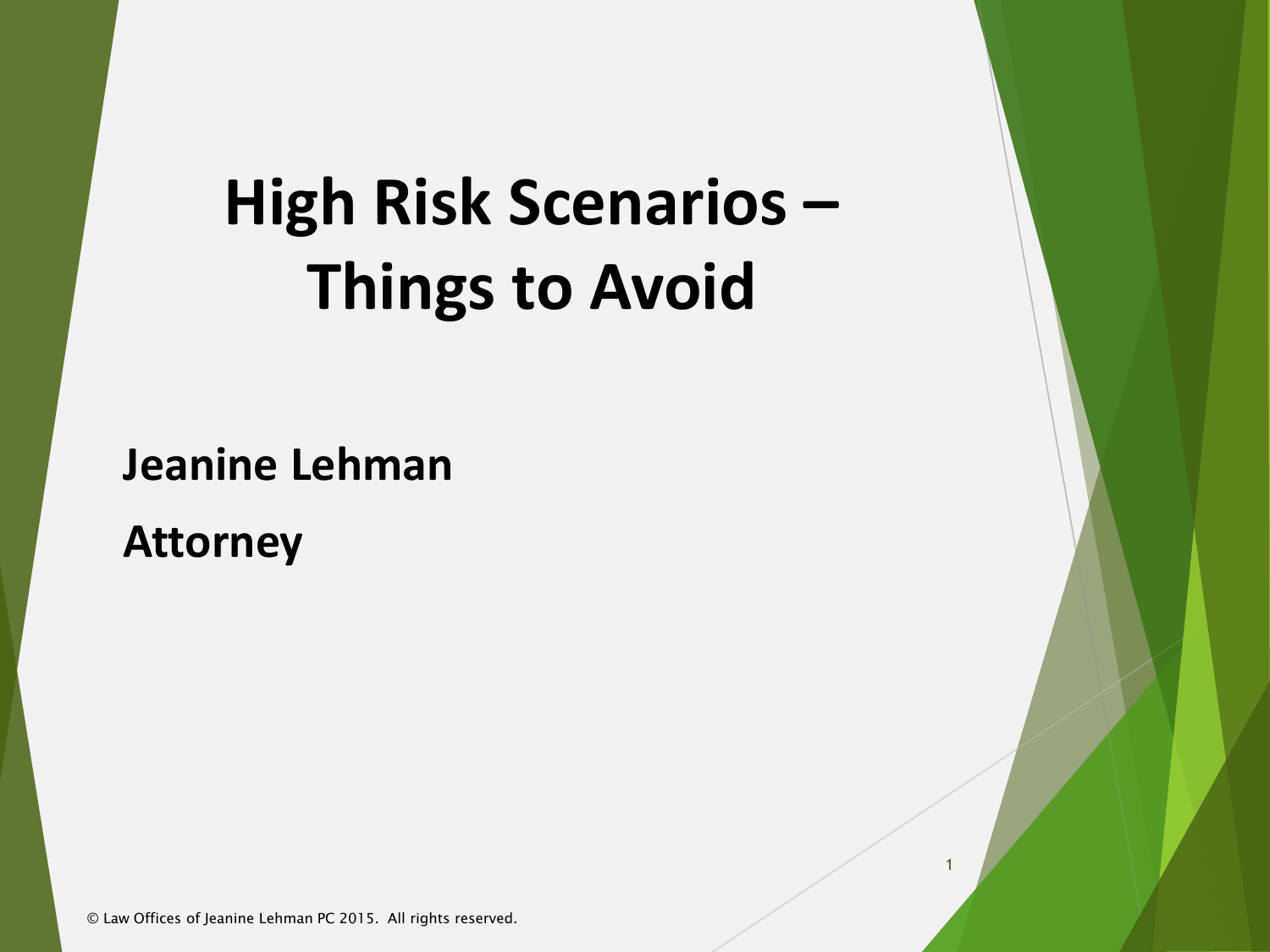# **DISCLOSURE**

The information in these slides and the presentation is general in nature and does not constitute legal advice. Recipients are advised to engage an attorney for legal advice and consultation applicable to their own situation.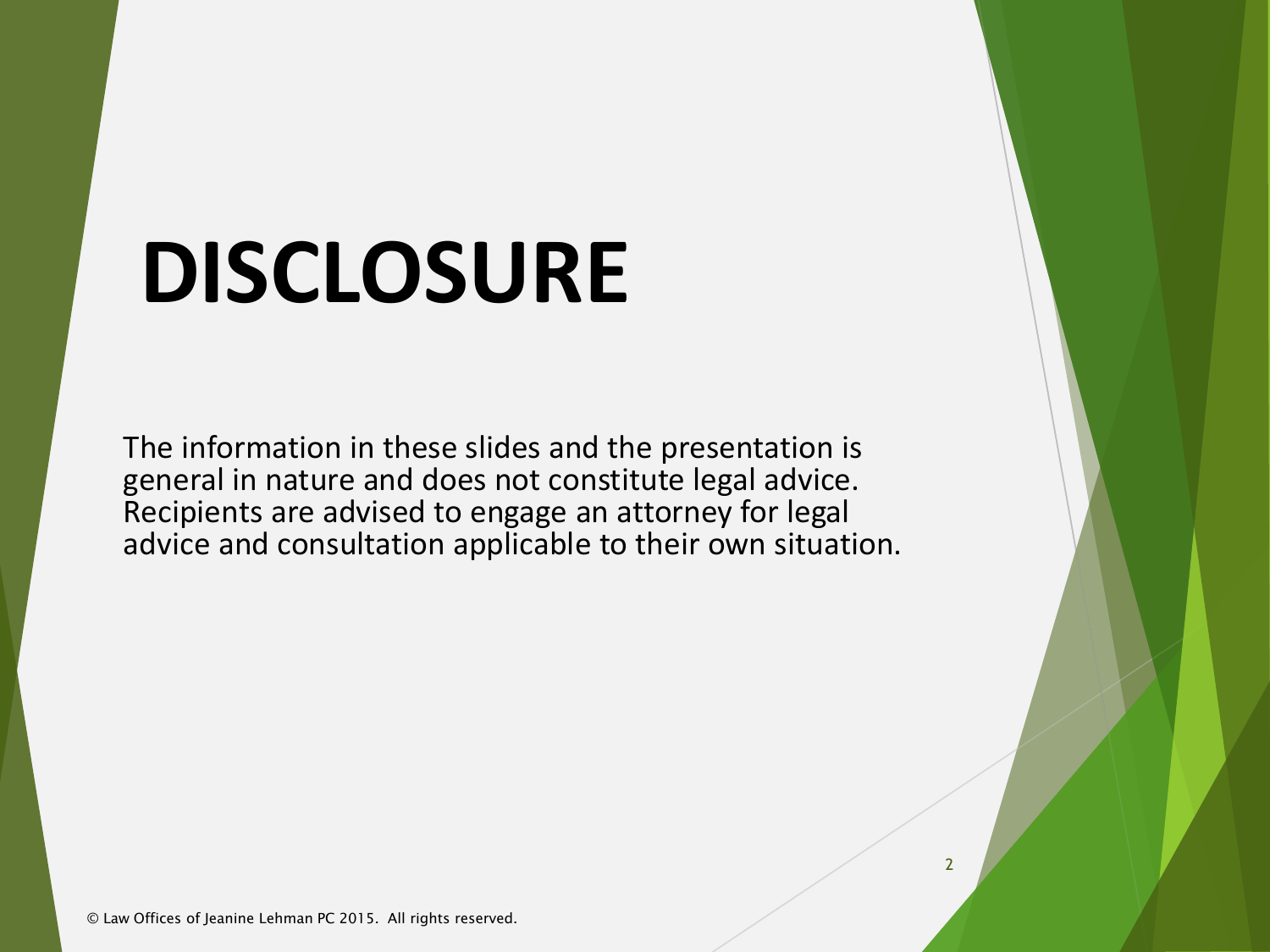#### Practice Ownership (Entity) **Choice**

#### **Unlimited personal liability**

- ▶ Sole Proprietorship
- General Partnership
	- ▶ Where partner is agent
- **Better alternatives** 
	- **Professional Corporation**
	- **Professional Limited Liability Company**
	- **Professional Association**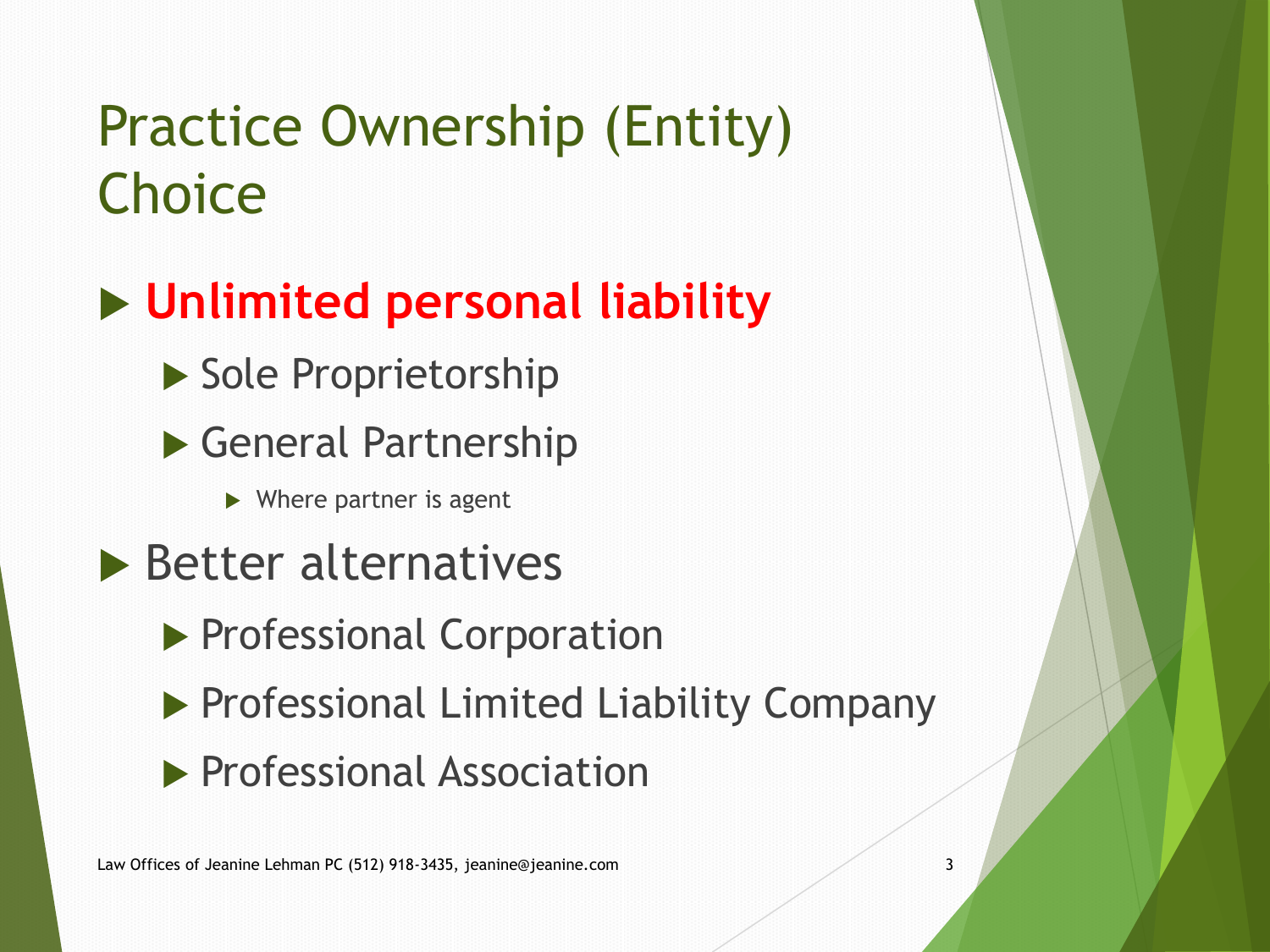### Maintain Professional Entity(1)

- ▶ Avoid piercing of corporate veil
- Annual minutes for PC's and PA's
- $\triangleright$  No commingling of funds
- ▶ Operate in name of professional entity
- ▶ Dental real estate in separate entity from dental practice, i.e. LLC or LP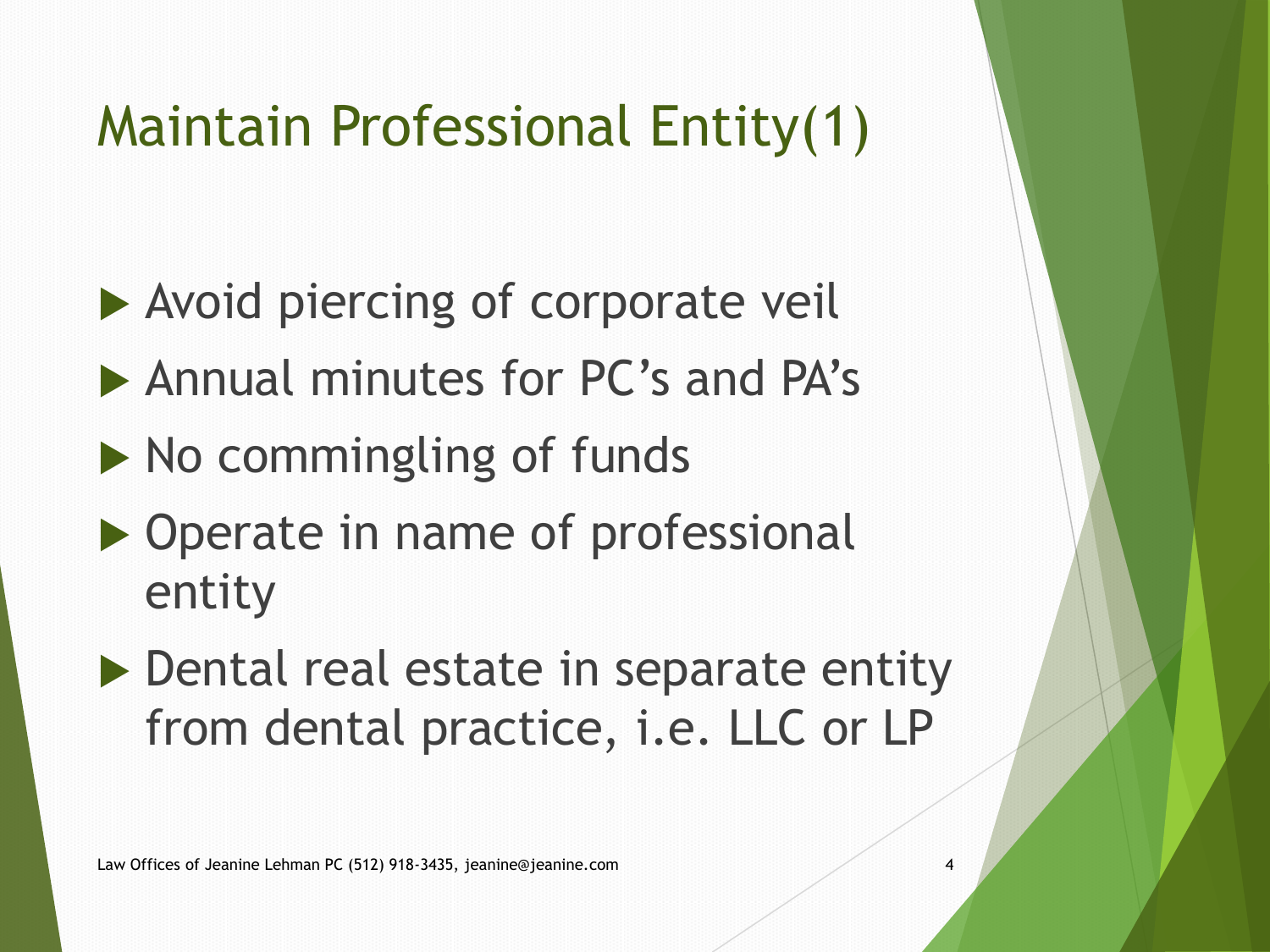### Maintain Professional Entity(2)

- $\blacktriangleright$  Keep current Registered Office and Registered Agent
- **For PA's, file timely Annual** Statement
- $\blacktriangleright$  File and pay timely taxes
	- (Federal, state and local)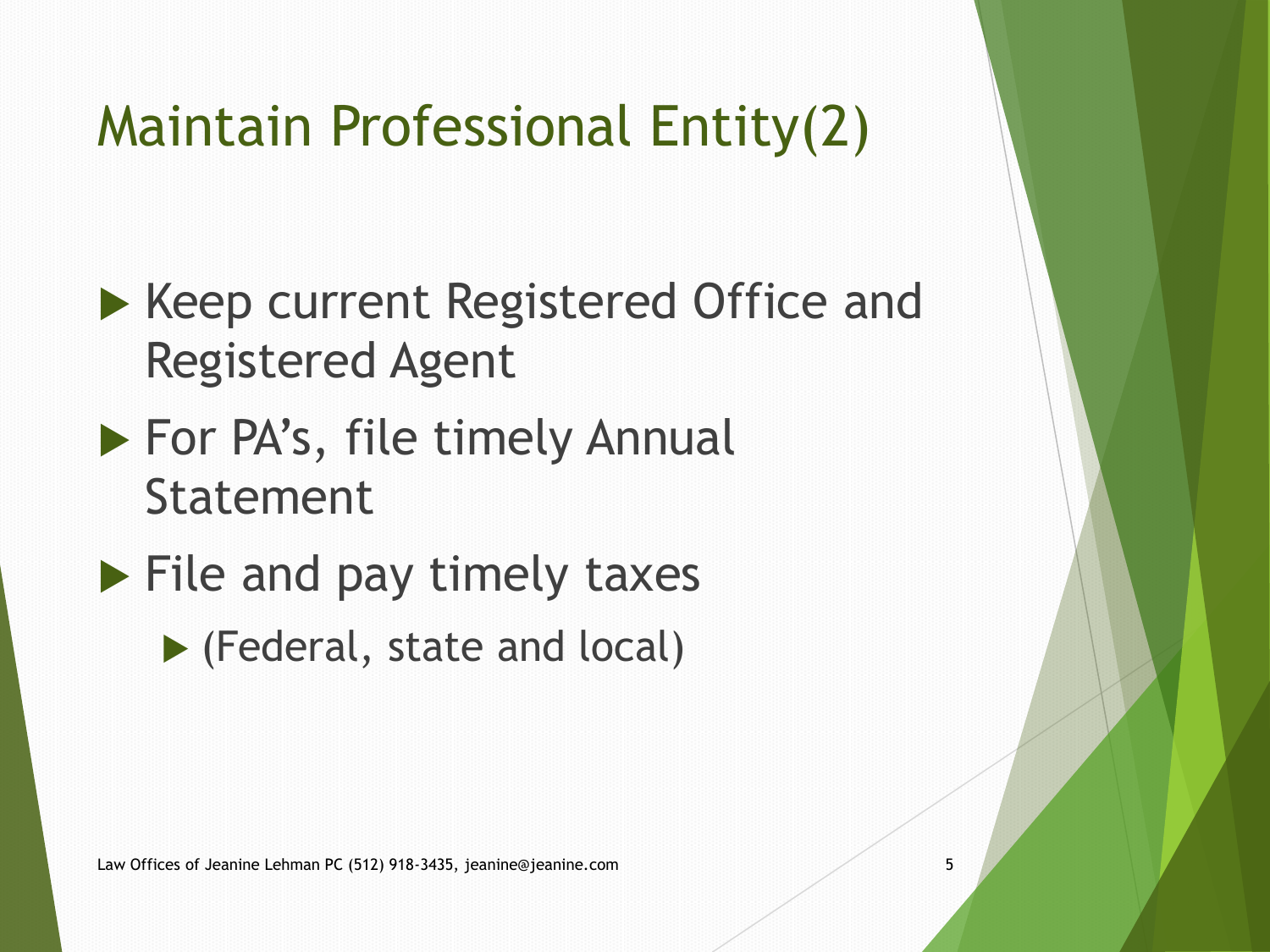### **Insurance**

- ▶ Malpractice insurance cover dentists and professional entity
- $\blacktriangleright$  Hired and unowned vehicle coverage
- ▶ Umbrella insurance coverage for higher coverage – personal and business
- ▶ Flood insurance, if at risk home and business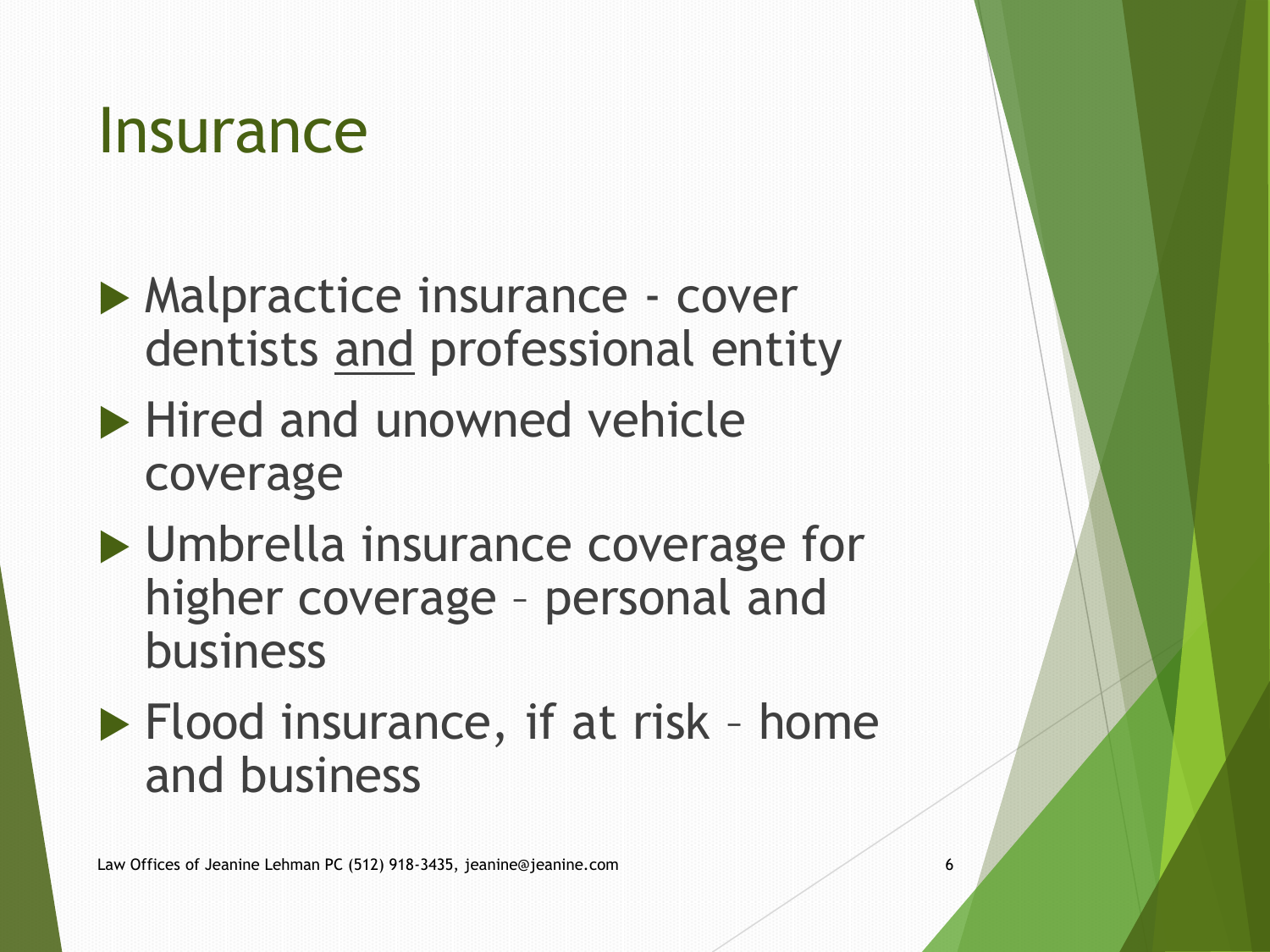## Office Lease(1)

#### Gross vs. NNN Lease

#### ▶ Failure to true-up NNN expenses each year

- $\blacktriangleright$  Real estate taxes
- $\blacktriangleright$  Insurance
- $\blacktriangleright$  Common area maintenance
- ▶ Failure to true-up NNN expenses when practice sold/purchased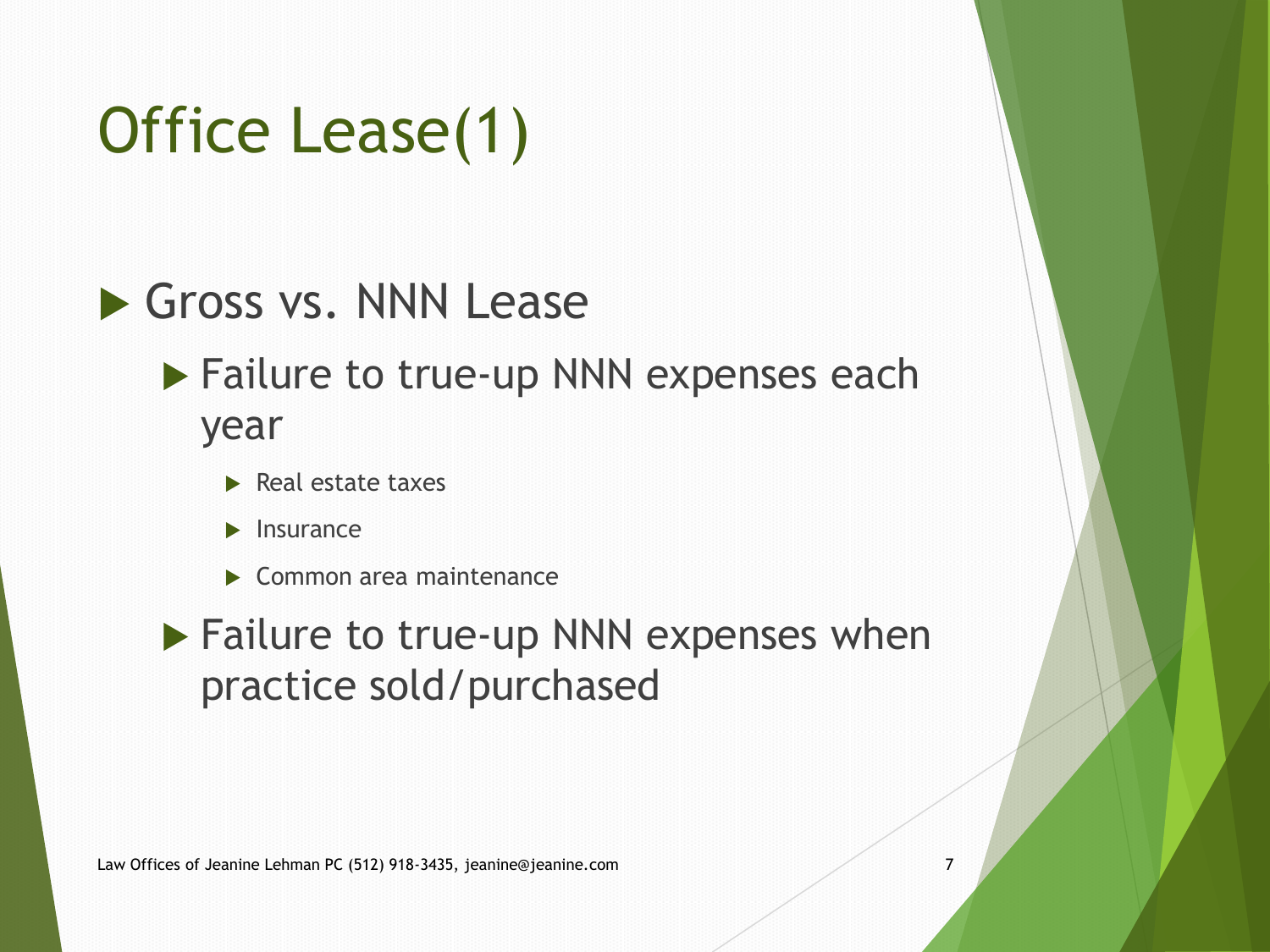## Office Lease(2)

#### ▶ Failure to exercise option to renew

#### **Forced relocation clause**

- $\blacktriangleright$  Exclusive
- Assignment & sublease
- $\blacktriangleright$  Parking

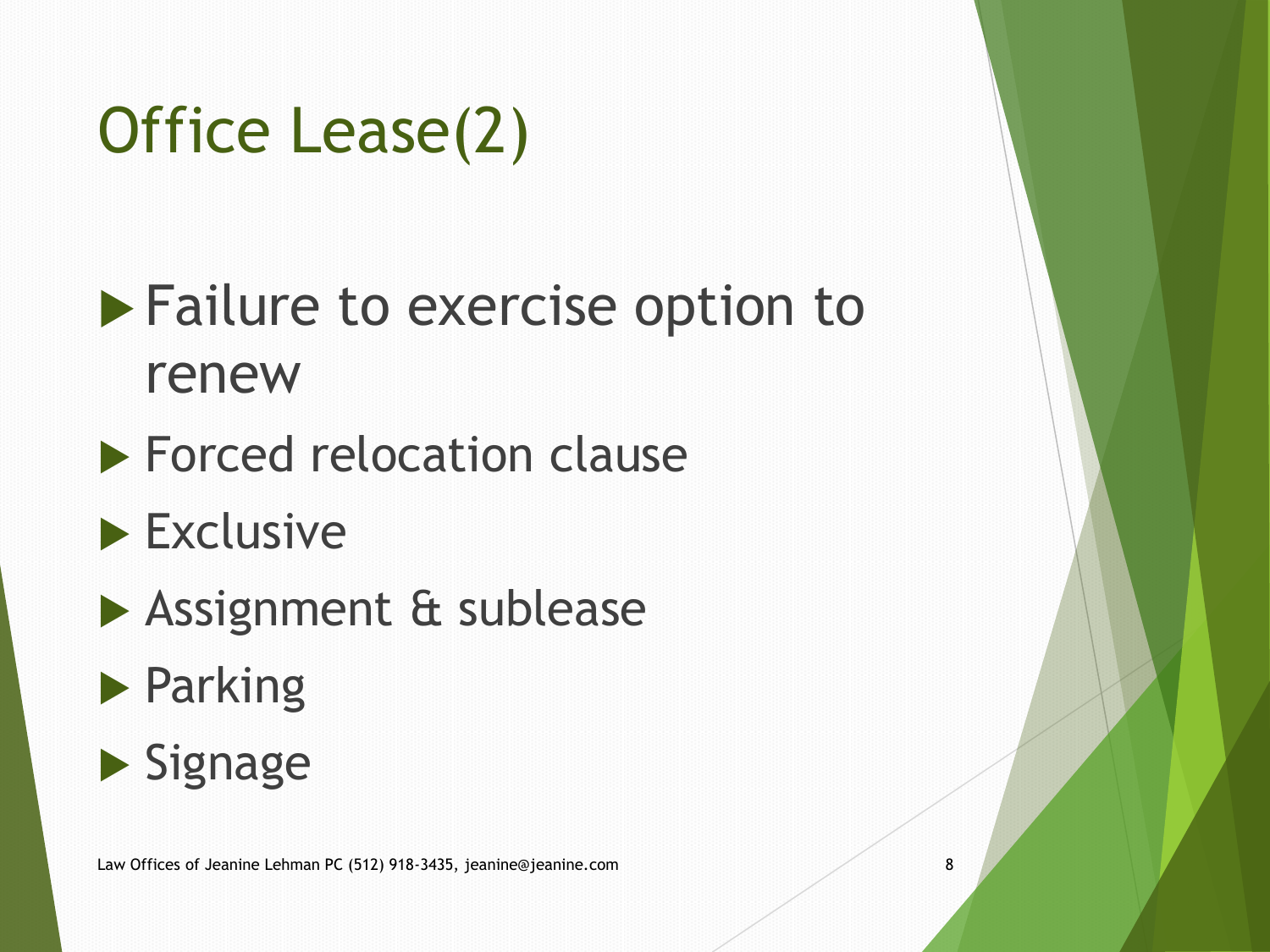## Office Lease(3)

- ▶ Subordination of landlord's liens on personal property to third party financing
- ▶ Ability to remove trade fixtures, such as dental equipment, even if affixed to property
- ▶ Tenant improvement allowance & terms for construction
- ▶ Landlord's reputation and financial strength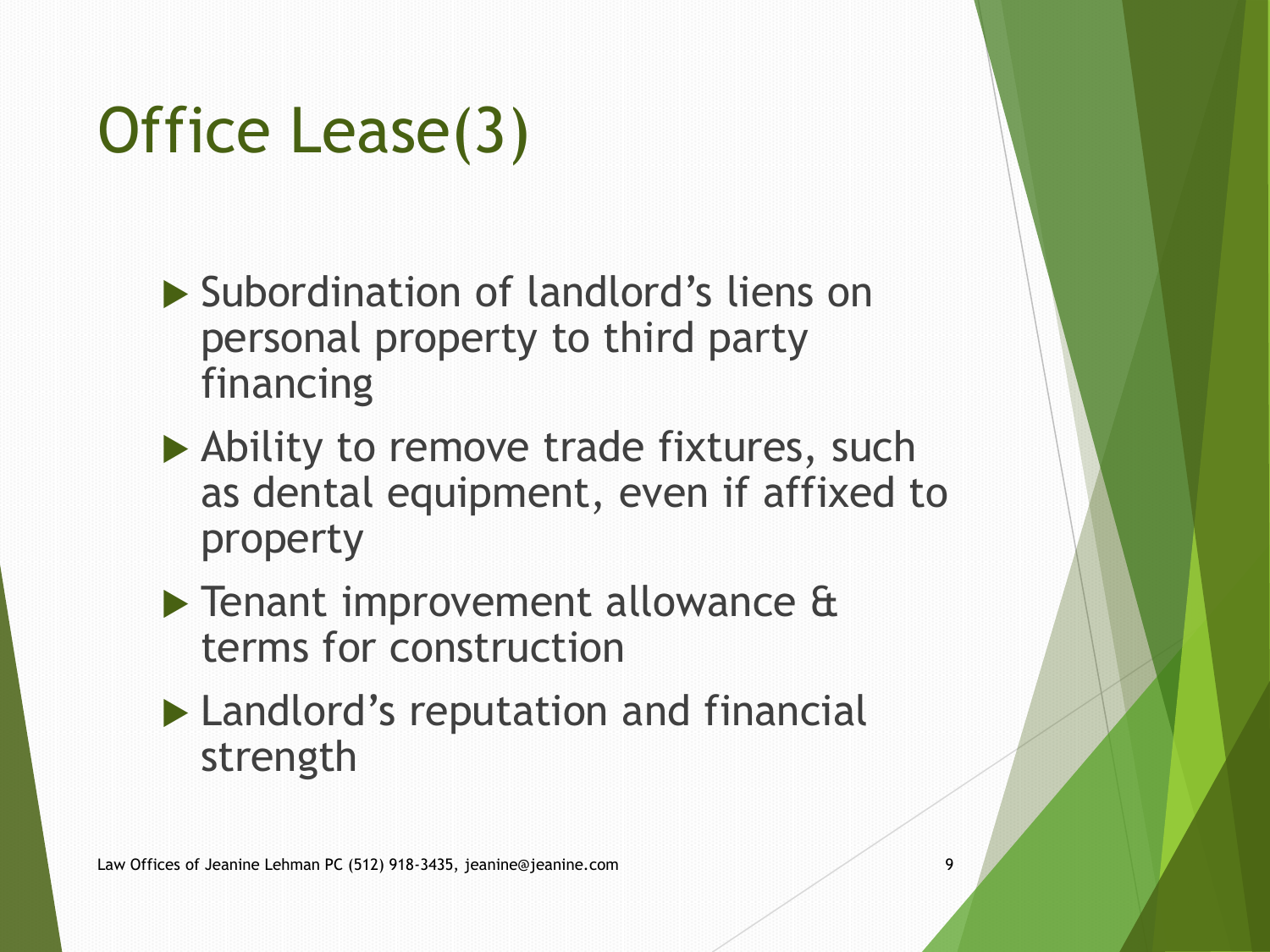## Office Lease(4)

- Foreclosure Risk subordination nondisturbance & attornment agreement
- ▶ Option to buy building/right of first refusal
- $\blacktriangleright$  Neighboring tenants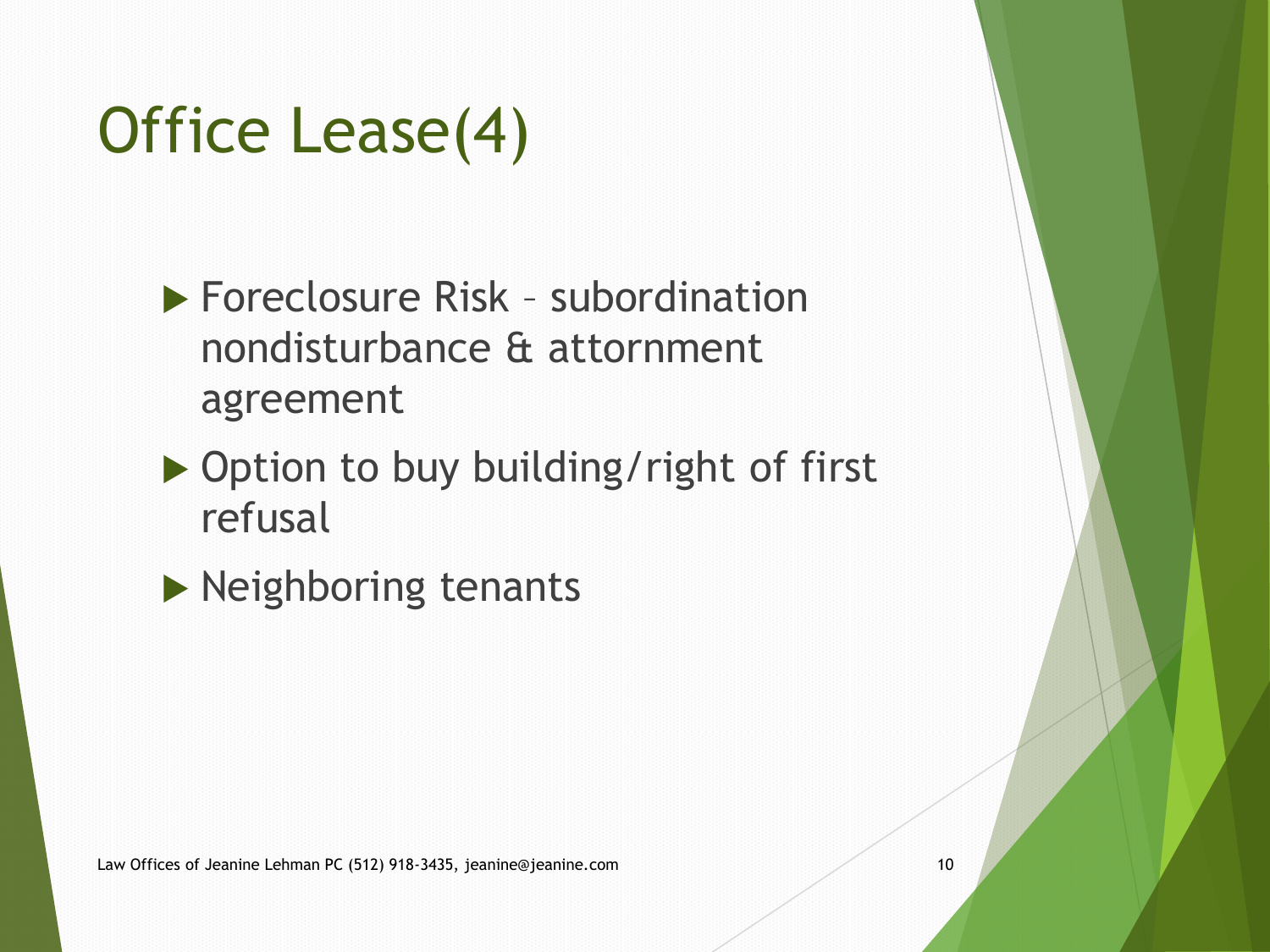## Office Lease(5)

- ▶ Failure to have tenant real estate broker with dental experience representing dentist
- $\blacktriangleright$  Failure to have attorney with real estate experience thoroughly review lease before signing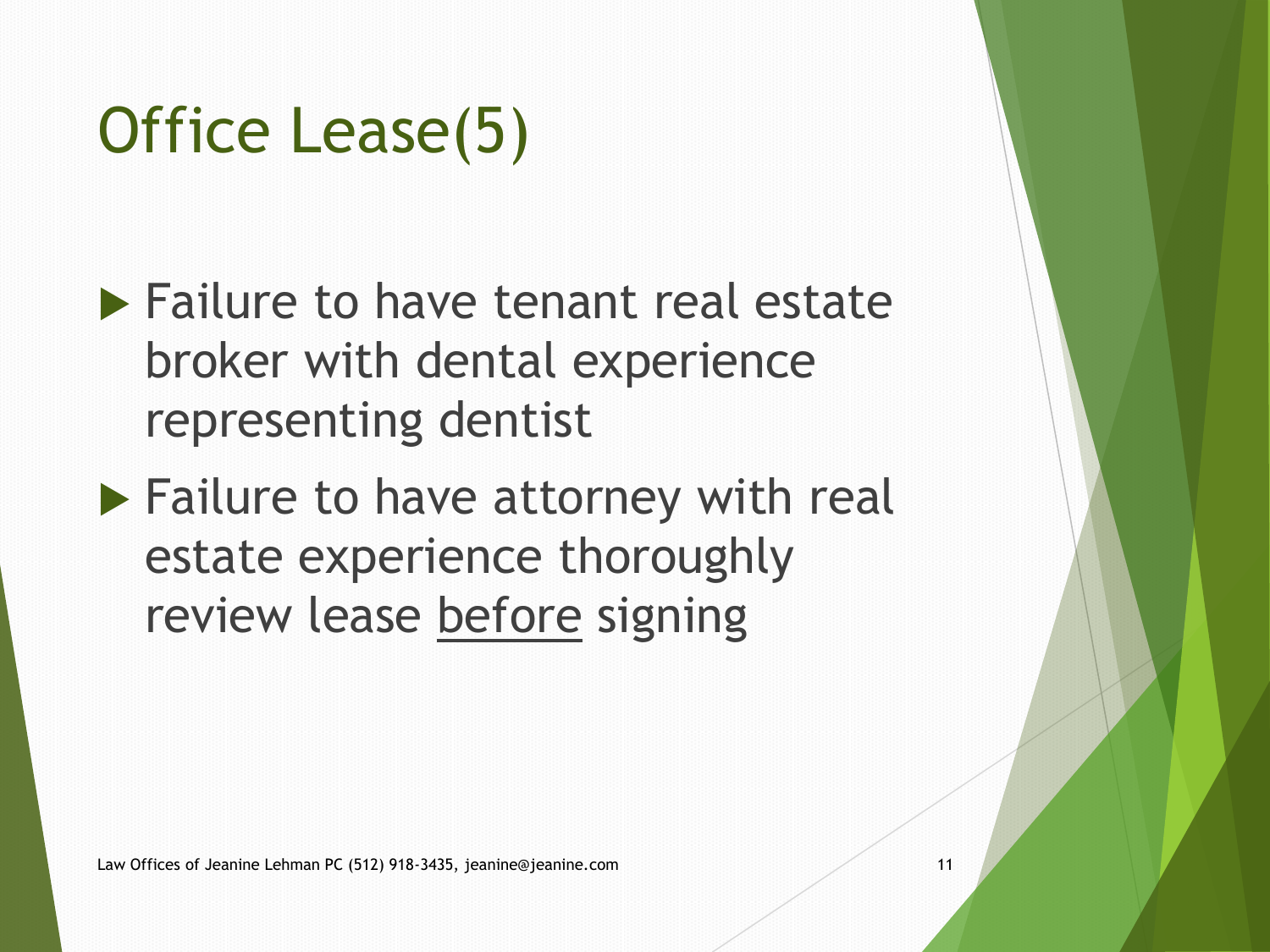## Employment Relations(1)

#### **Failure to**

- Perform background check on employees
- Sign and deliver employment agreements
- ▶ Obtain dental record ownership from employee/contractor dentist
- $\blacktriangleright$  Pay overtime to nonexempt employees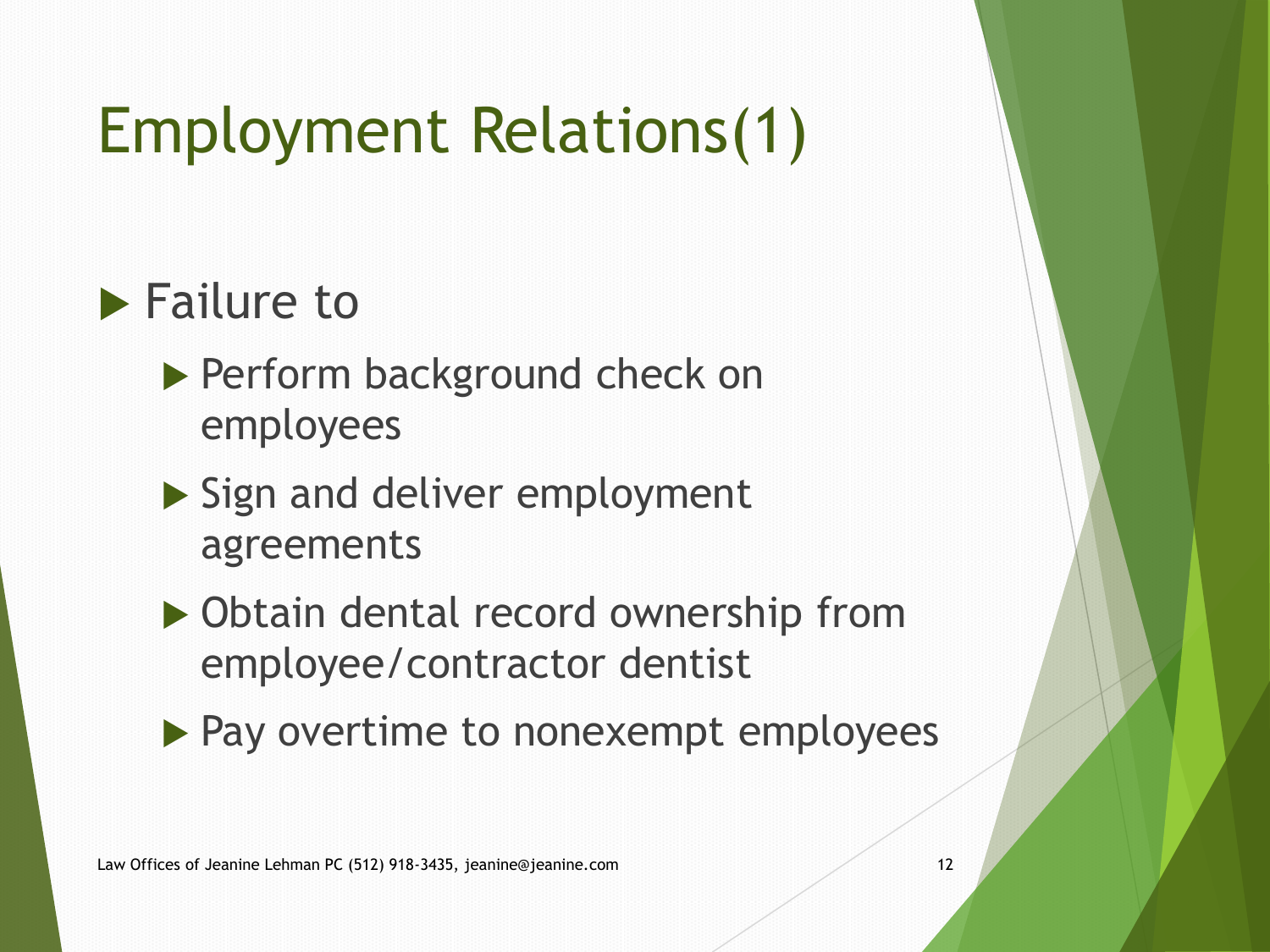## Employment Relations(2)

**Misclassification of employees as** independent contractors

- No risk assessment
- ▶ Payroll tax personal liability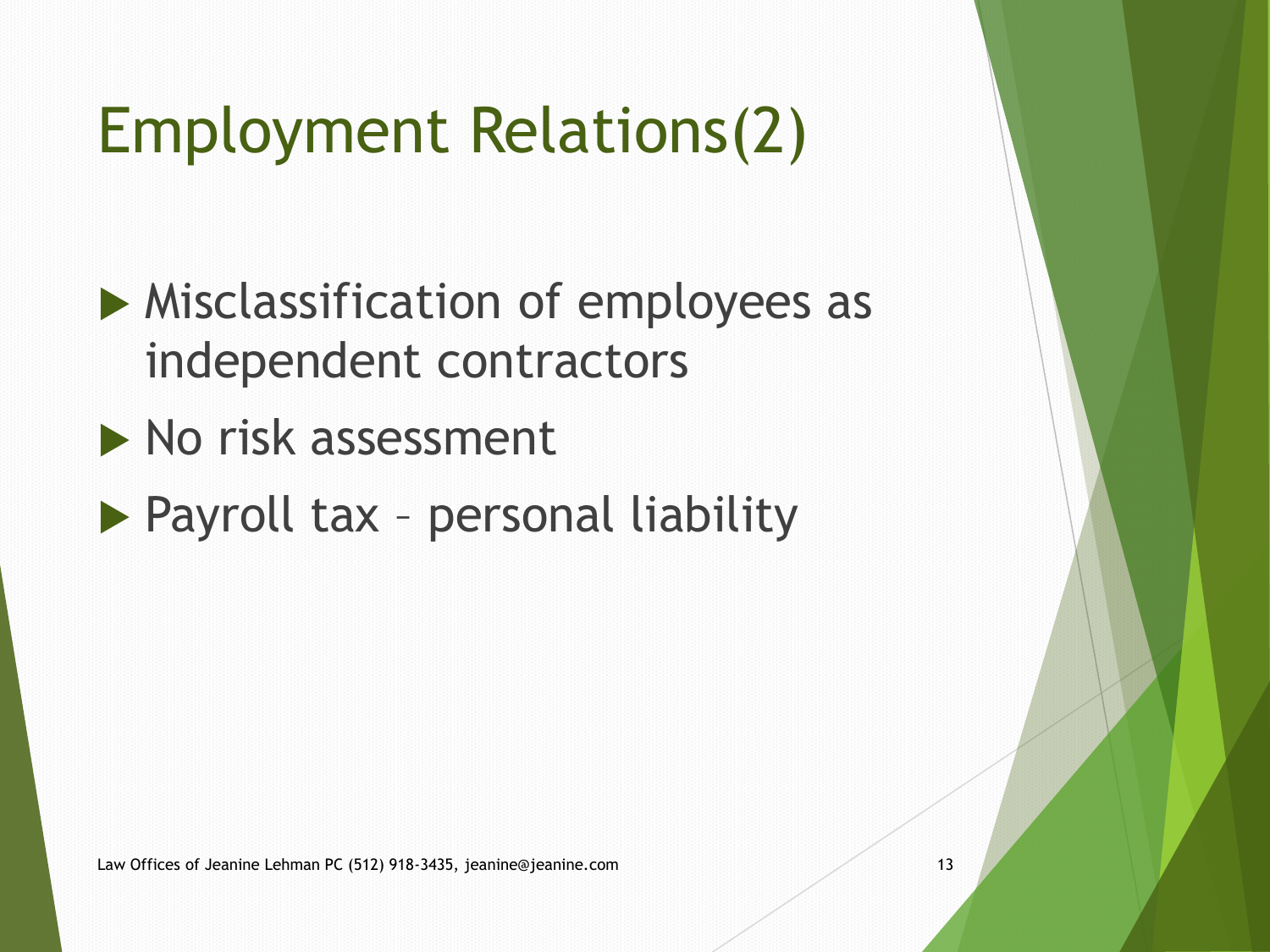### Americans with Disabilities Act (ADA)(1)

- ▶ An individual with disability has:
	- ▶ Physical or mental impairment that substantially limits one or more major life activities
	- A record of such an impairment; or
	- If Is regarded as having such an impairment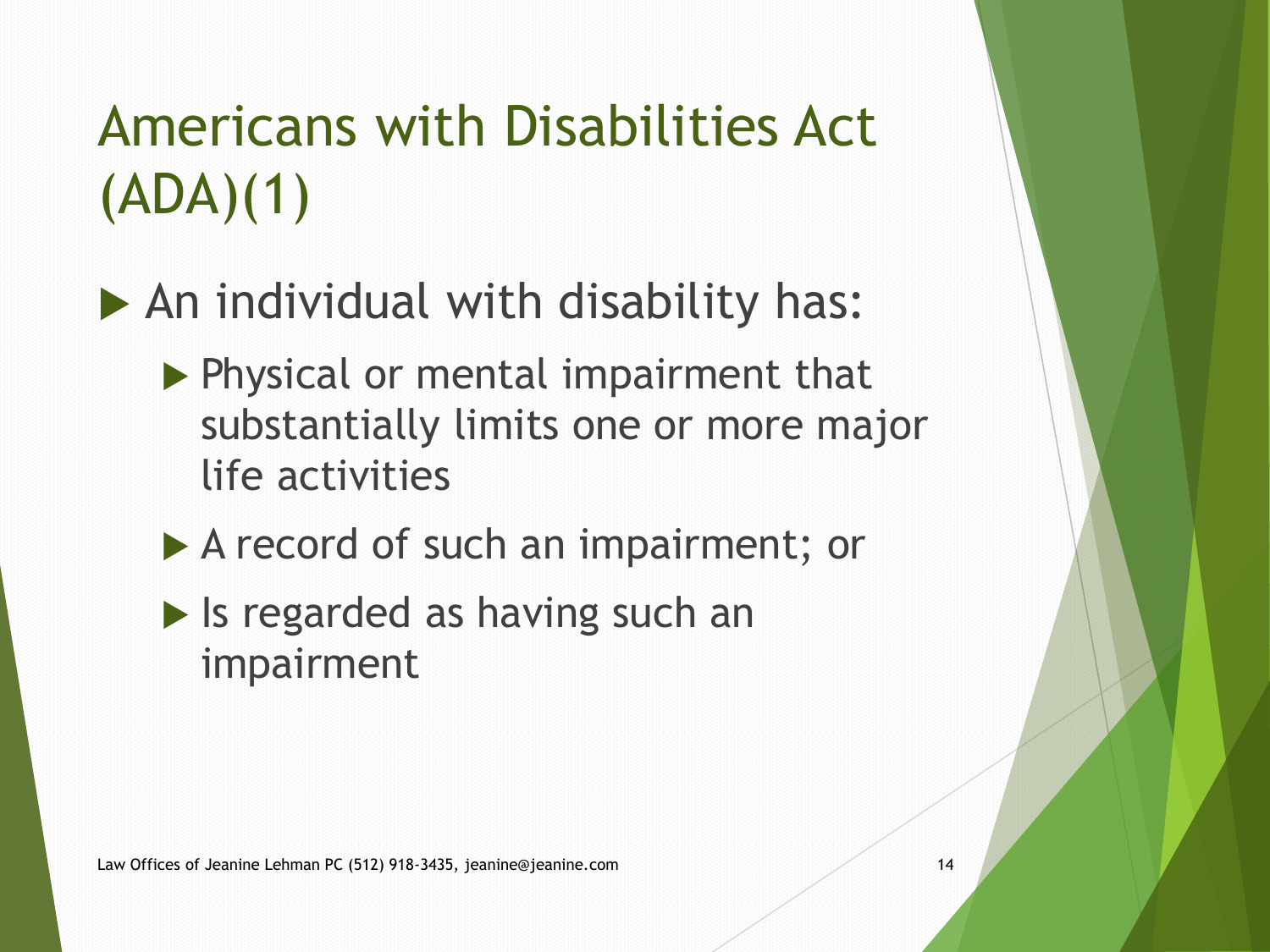### Accommodating the disabled(1)

▶ Qualified employee or applicant

- **Reasonable accommodation** 
	- ▶ Upgrade existing facilities
	- **Restructure jobs**
	- ▶ Modify work schedules
	- Reassign to vacant position
	- ▶ Buying or modifying equipment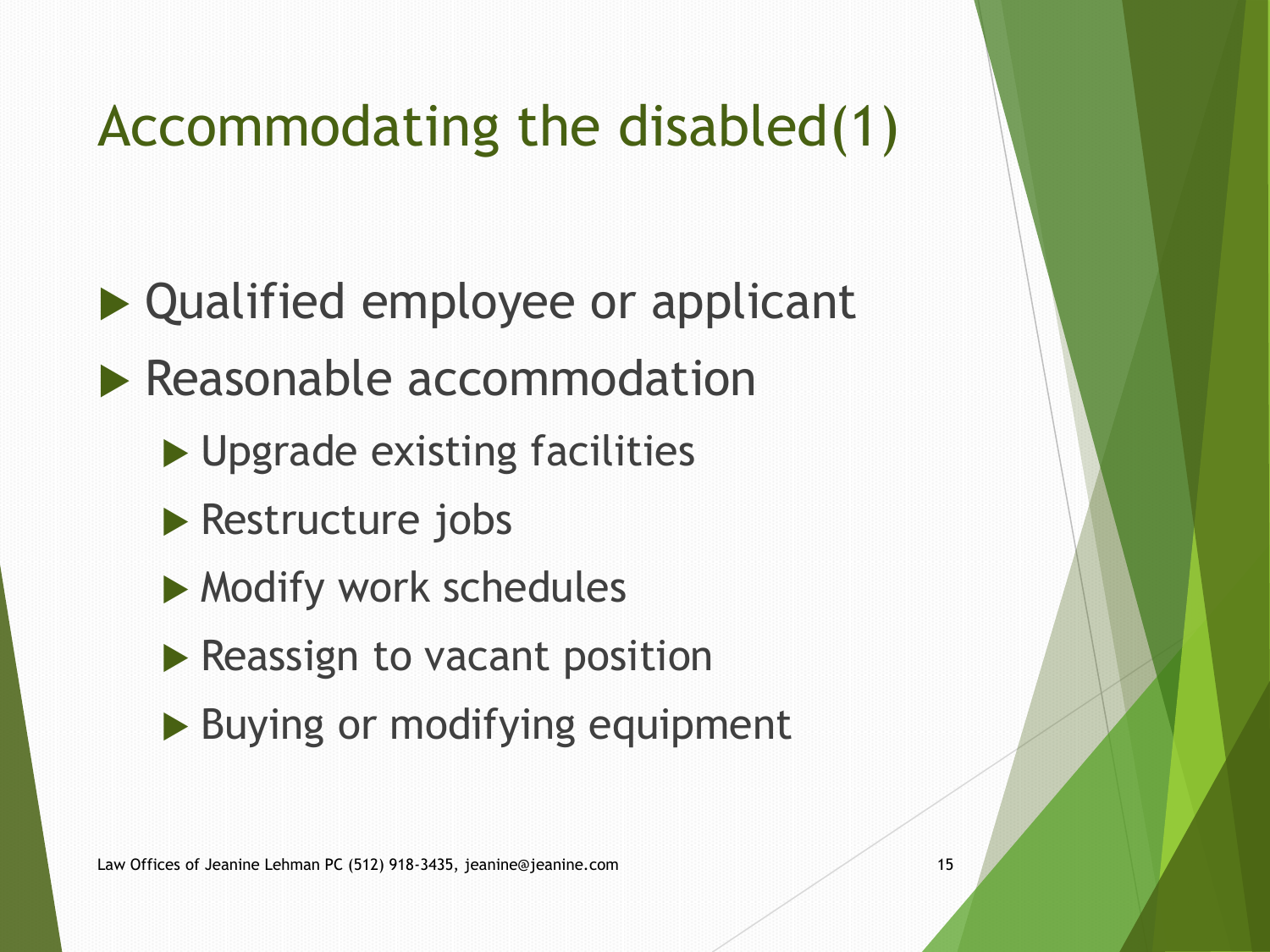#### Accommodating the disabled(2)

 $\blacktriangleright$  Modifying exams, training materials and policies

#### **Providing qualified readers or** interpreters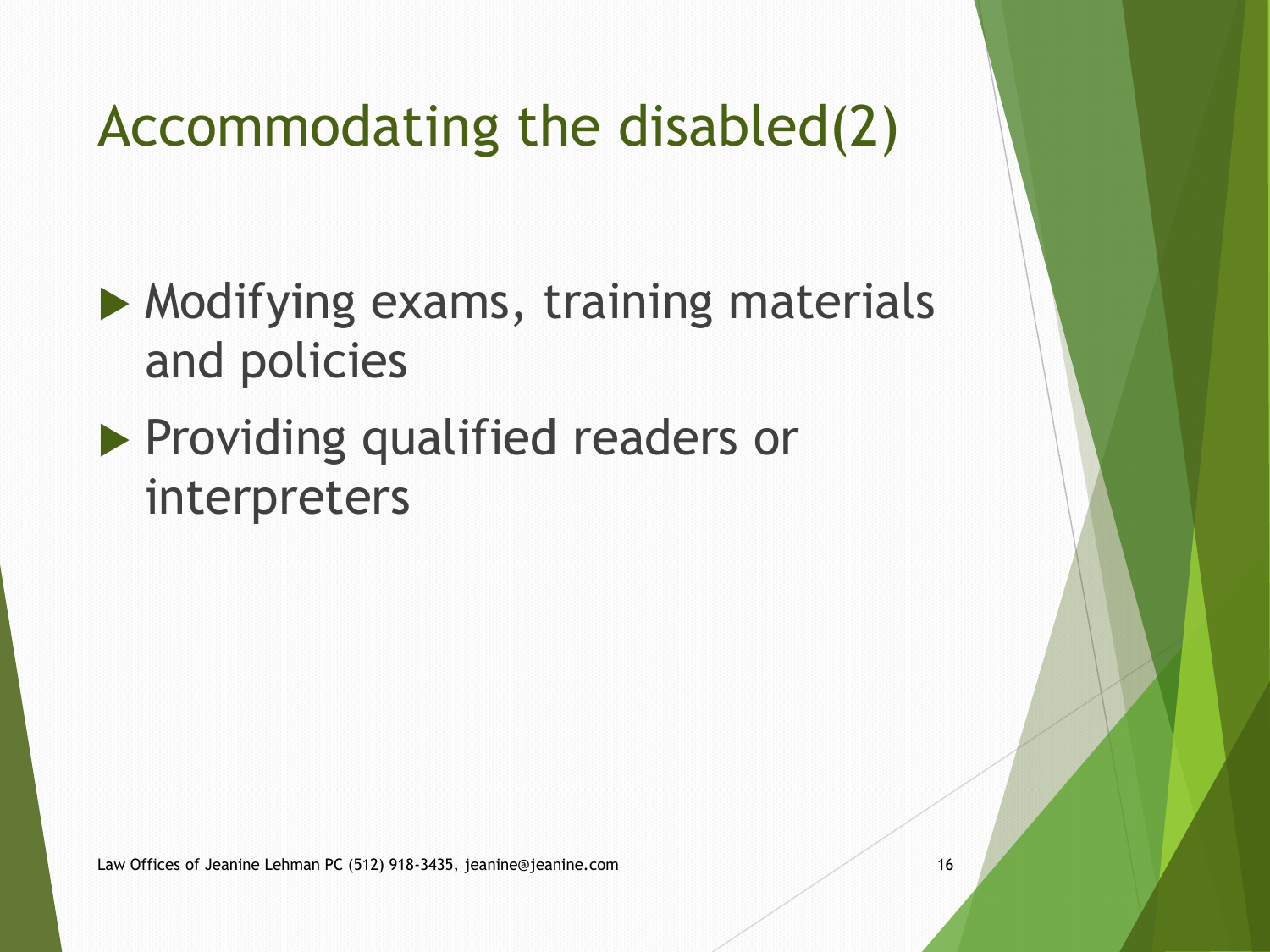## Covenants Not to Compete

 $\triangleright$  Get it in writing

▶ Can't be overly broad

- Reasonable scope, duration, and geographic area
- ▶ Needs buyout provisions (for MD's & DO's)
- $\triangleright$  Case law is continually changing
- ▶ Definitely a job for your attorney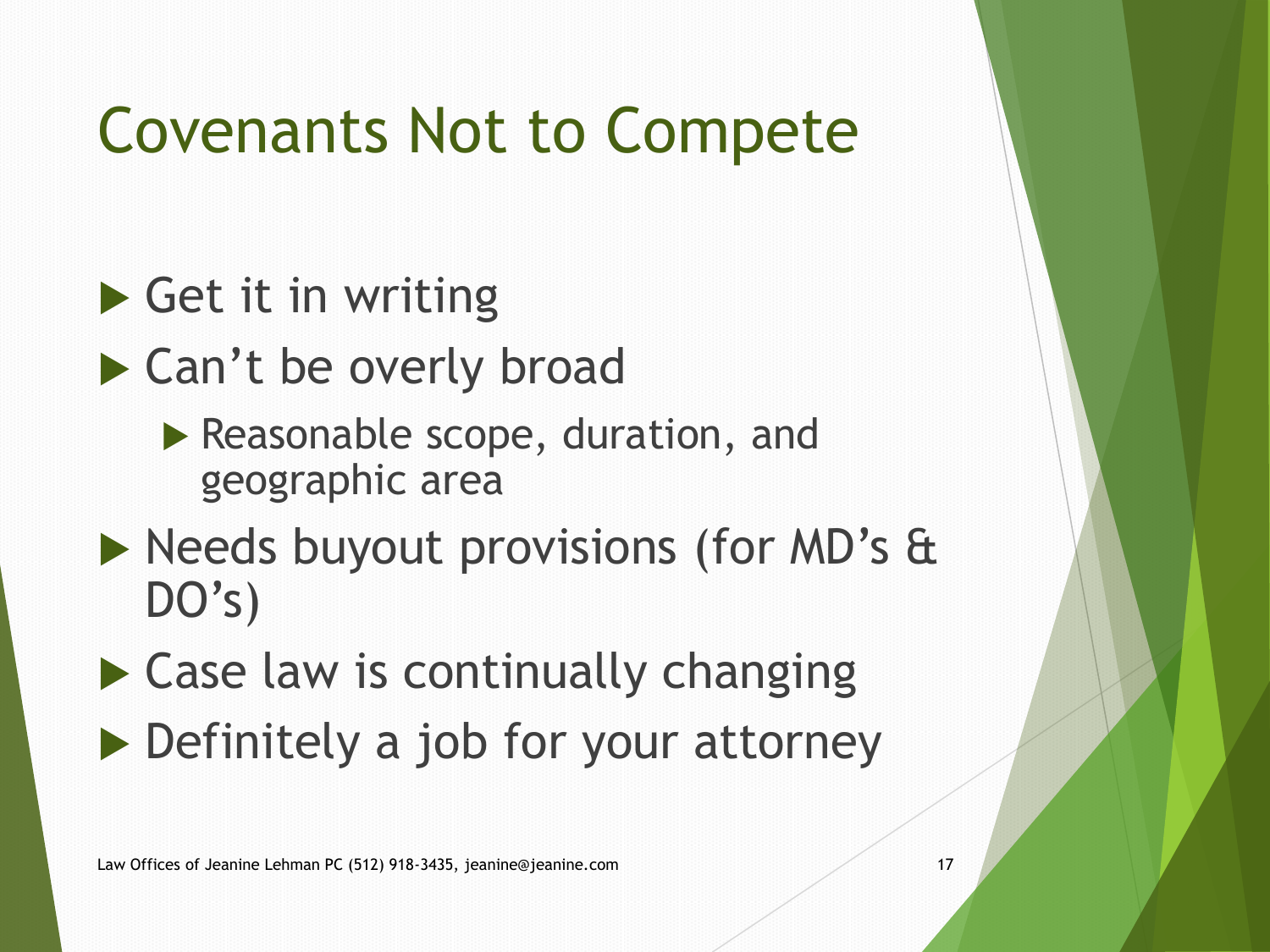### Contracts in general

▶ Like dentures, must be custom made

▶ Don't use old, or internet contracts The law changes; situations differ ▶ May favor one party's position ▶ Should be done by your attorney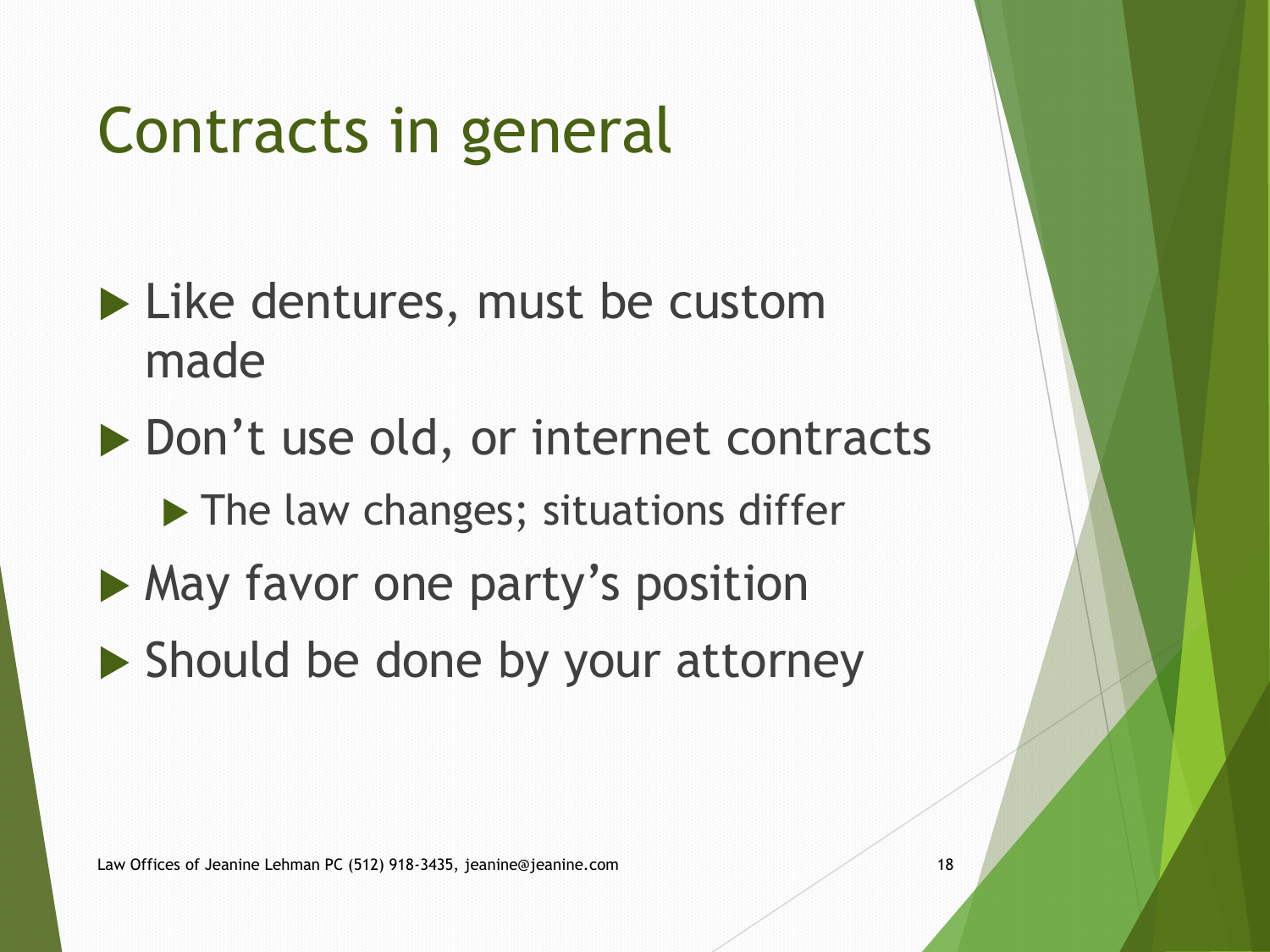## Guarantees

- ▶ Writing required under Statute of Frauds
- ▶ Payment and Performance
- ▶ Continuing Guaranty
	- ▶ Other Debt
	- $\blacktriangleright$  Revival
- ▶ Obtaining and Documenting Releases of Guaranty
	- $\blacktriangleright$  Loans

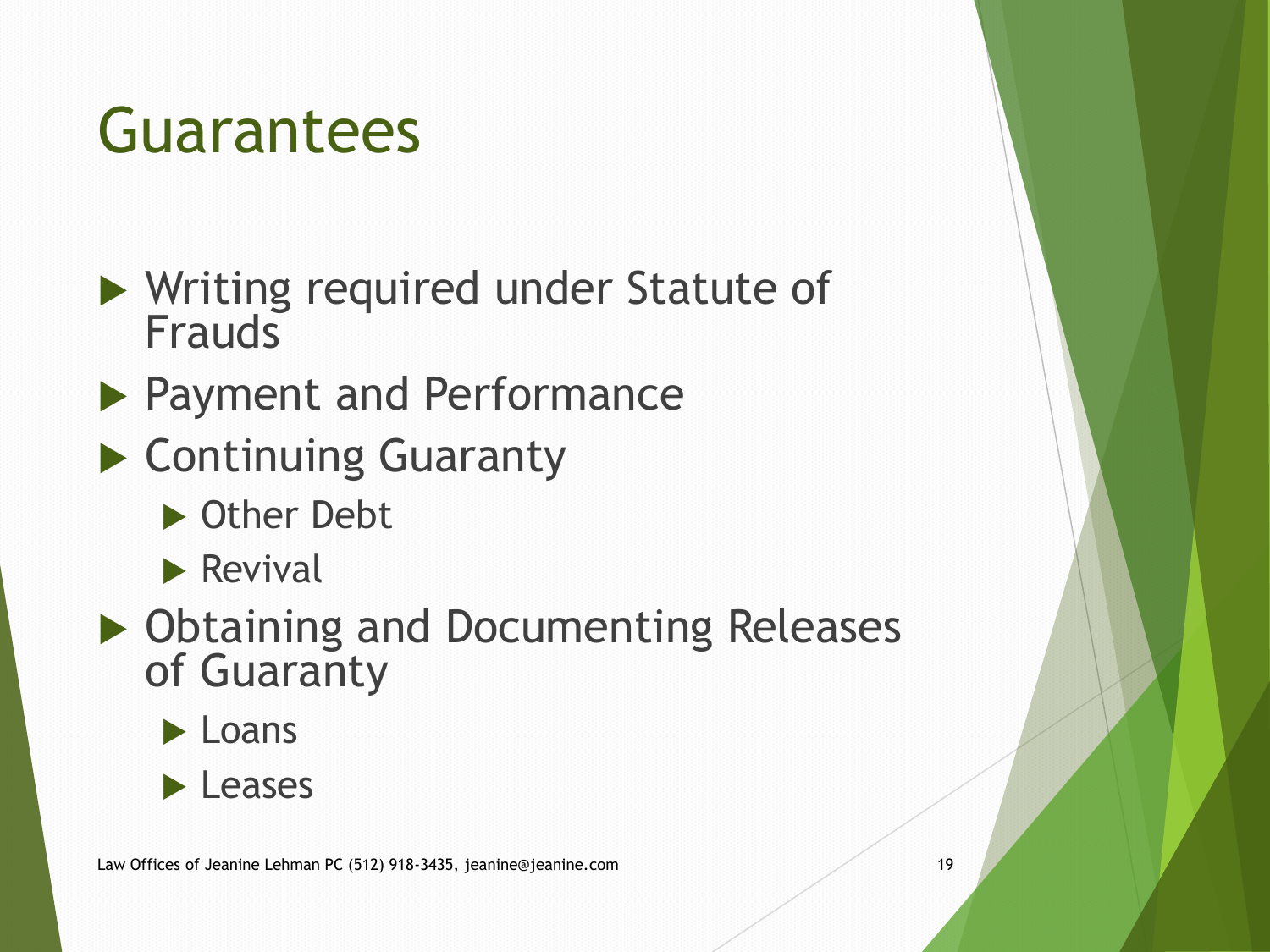### HIPAA – Privacy & Security(1)

▶ Uncle Sam can be gentle AIDS stickers on patient folders - changed policies and apologized Or Uncle Sam can *NAIL YOU*  $\triangleright$  \$1.5M fine for unencrypted stolen laptop  $\triangleright$  \$1.5M fine for unencrypted stolen drives ▶ \$1.7M fine for unencrypted stolen thumb drive "possibly" containing PHI

Law Offices of Jeanine Lehman PC (512) 918-3435, jeanine@jeanine.com 20

(Ouch!)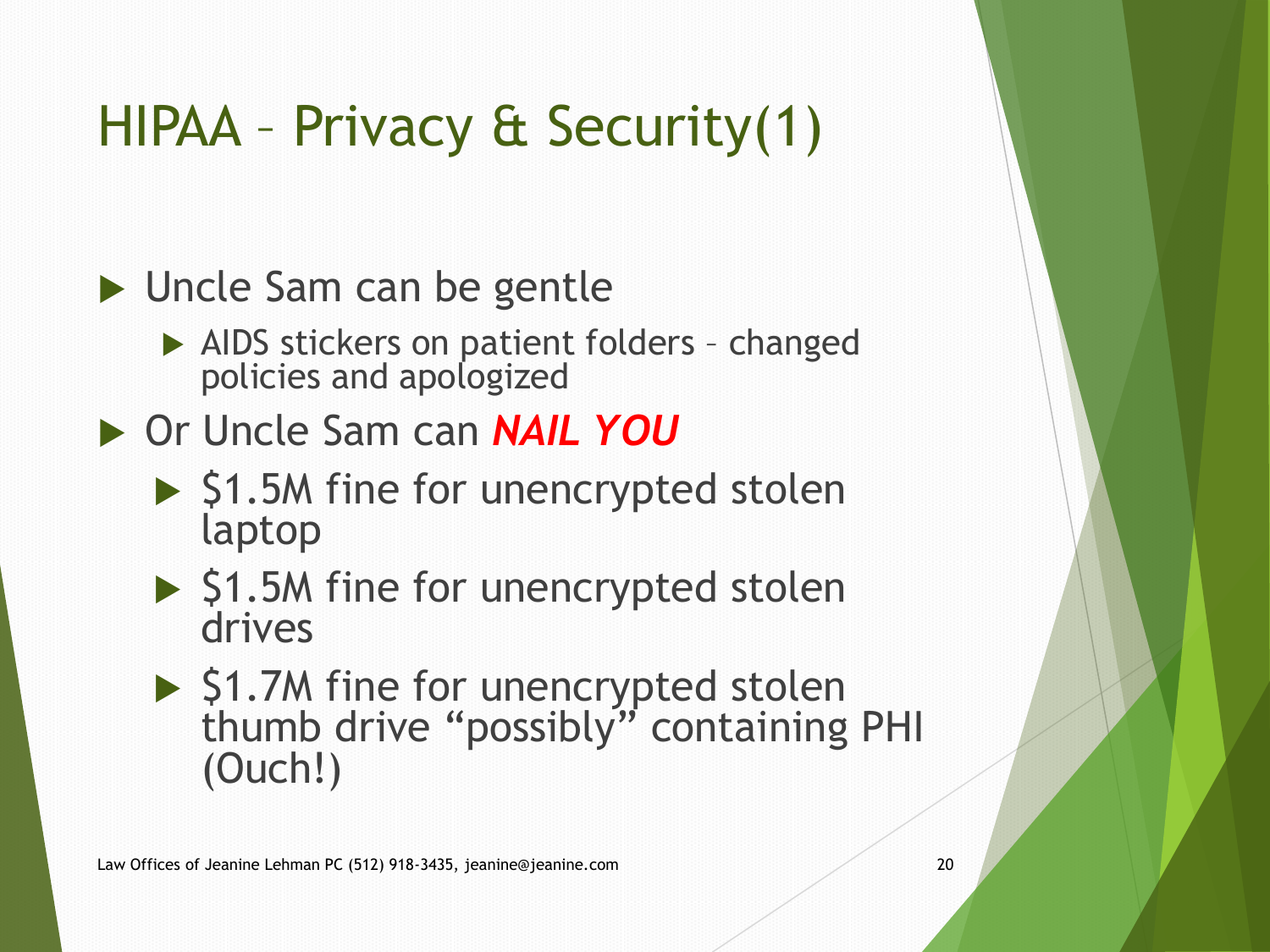## HIPAA – Privacy & Security(2)

- ▶ \$100K fine: Online calendar of appointments was accessible to public. (Cardiology)
- ▶ \$150K fine: Malware on pc caused HIPAA breach. (Were not regularly updating software and security patches. (Mental Health)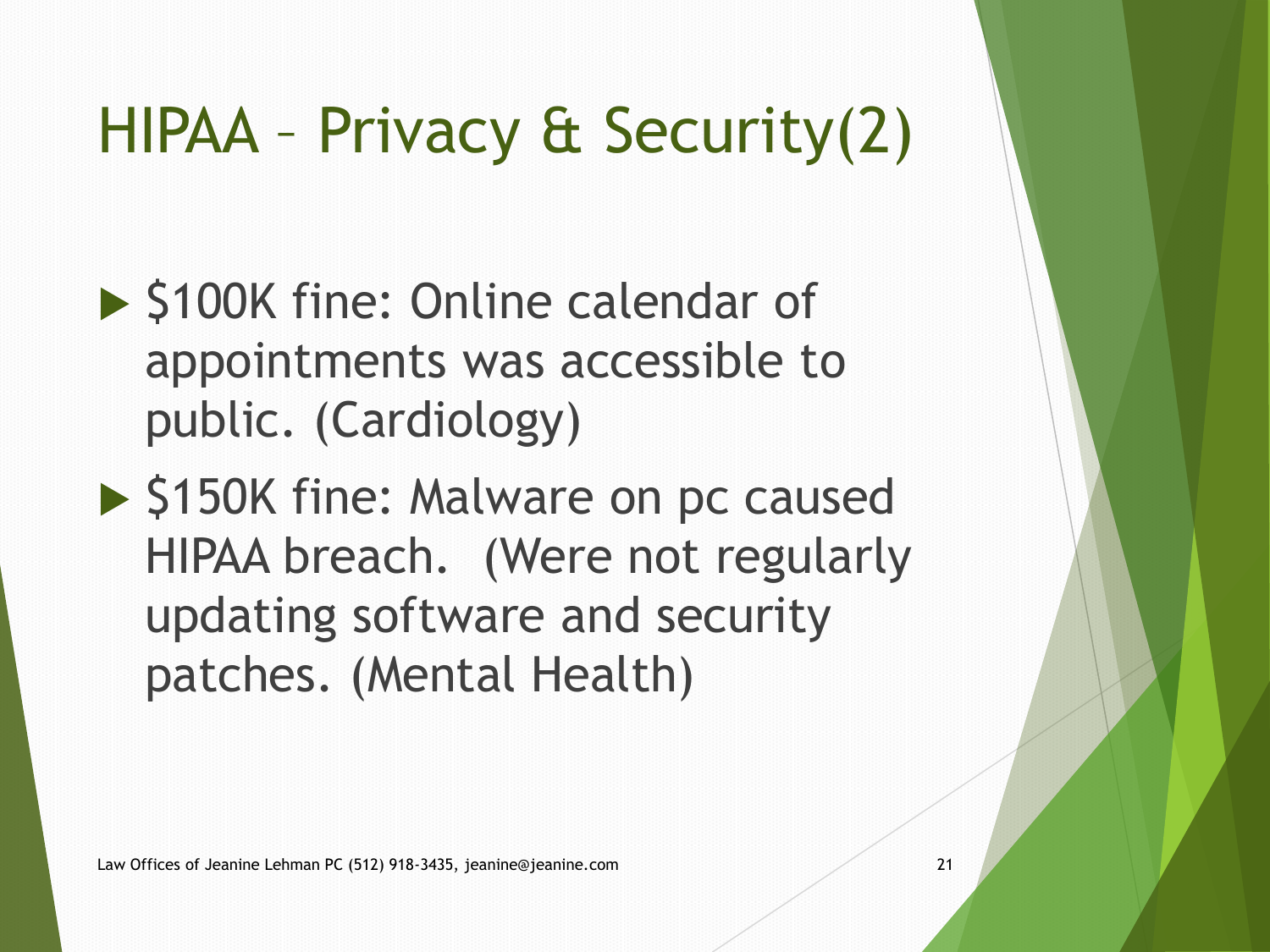#### Special Case: Computer Sabotage

▶ Outgoing IT vendor:

- ▶ Changed passwords
- ▶ Disabled all accounts
- ▶ Removed drive mappings
- ▶ Removed backup program
- Deactivated antivirus software
- **This could have been done by a** disgruntled employee!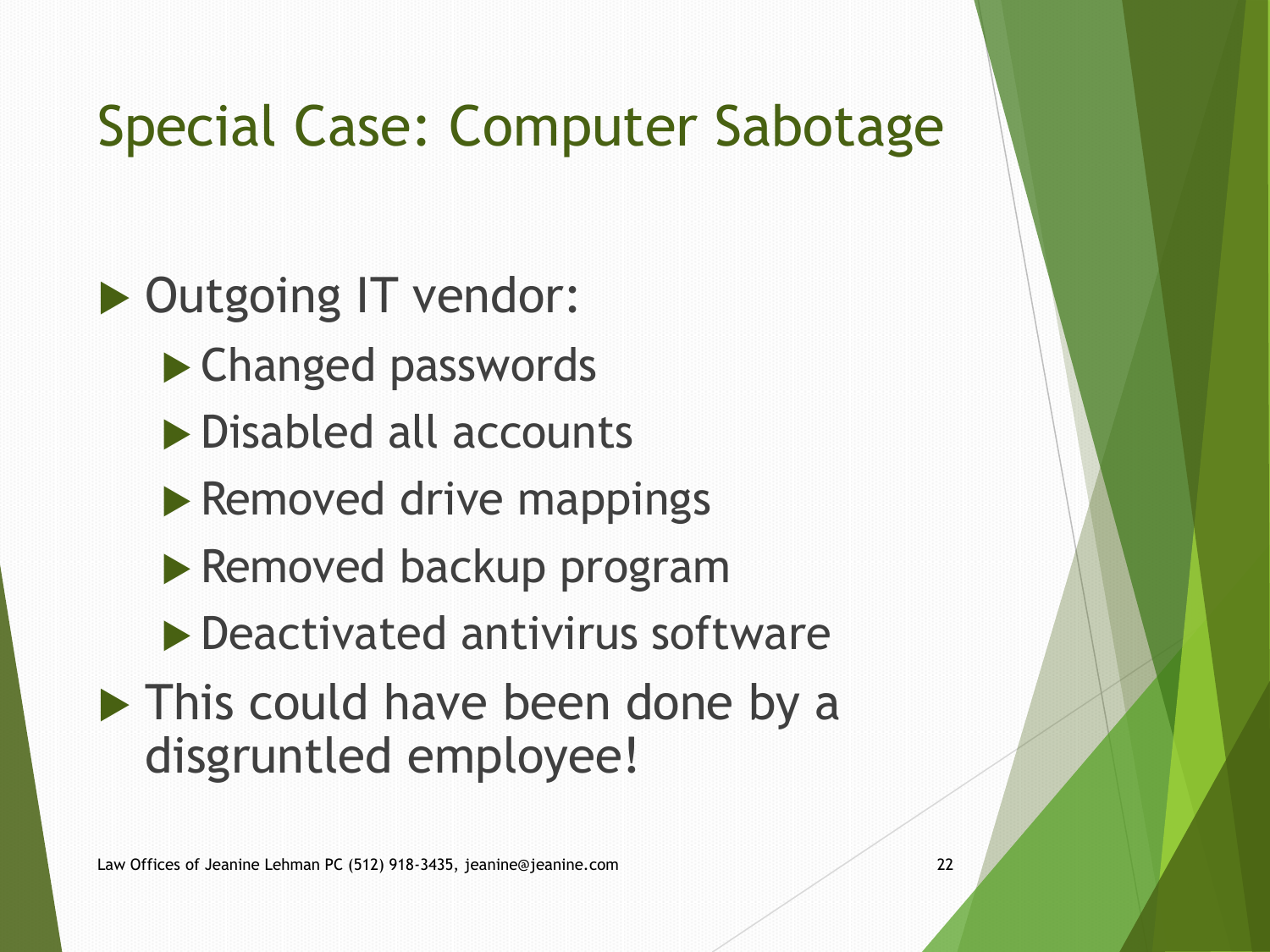## Computer Backups

▶ Regular backups - verify execution

#### ▶ Encrypted

 $\blacktriangleright$  Verify that backups can actually be successfully restored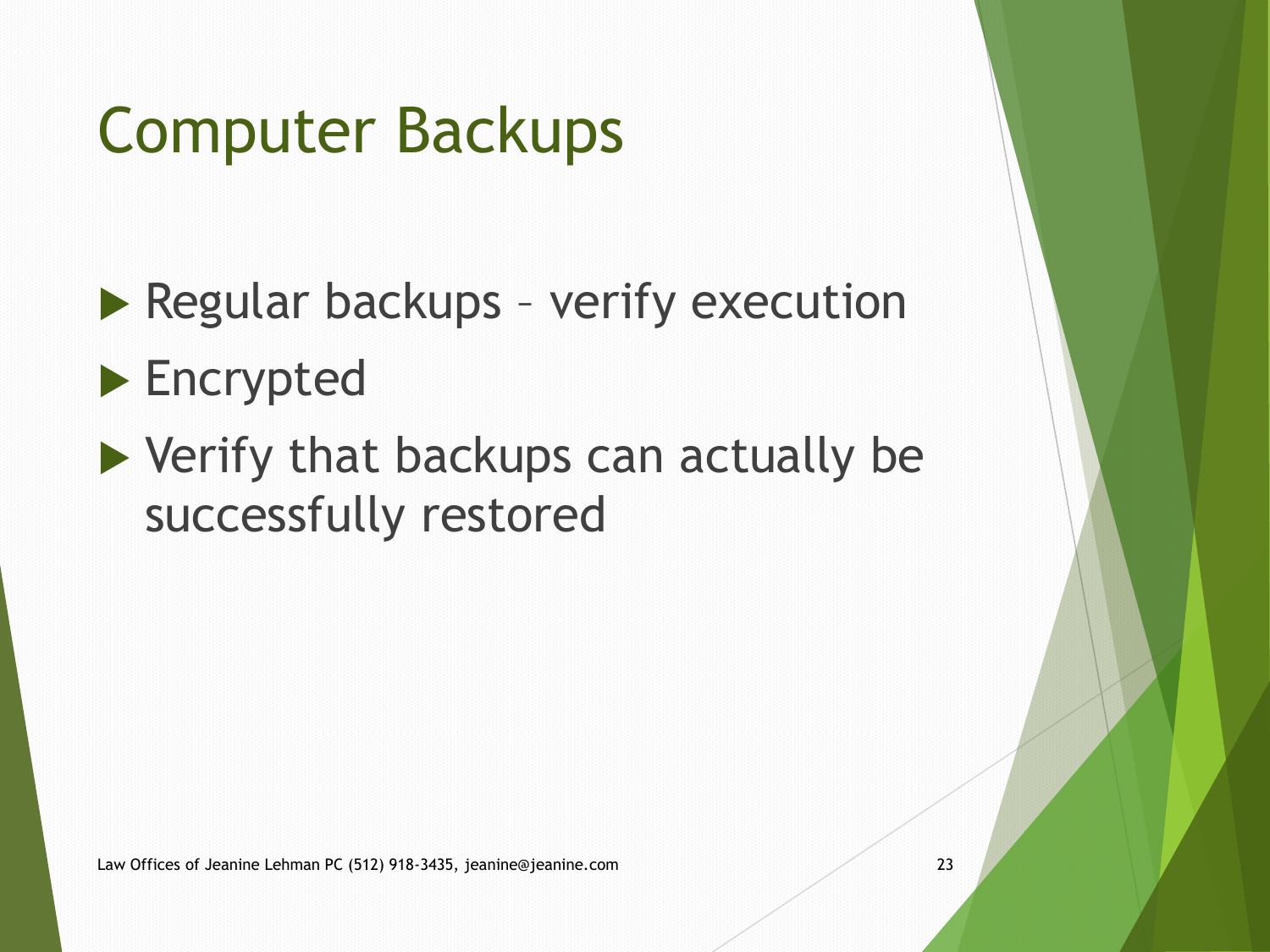## CareCredit Crunch!

- $\blacktriangleright$  If you don't follow the procedure for a newly-enrolled patient, for charges over \$1000, you could lose money!
- ▶ In a Consent Order, CareCredit was ordered to refund up to \$34M due to deceptive credit card enrollment practices at medical/dental offices around the country
- $\blacktriangleright$  Required substantial changes to provider contracts
- ▶ You must comply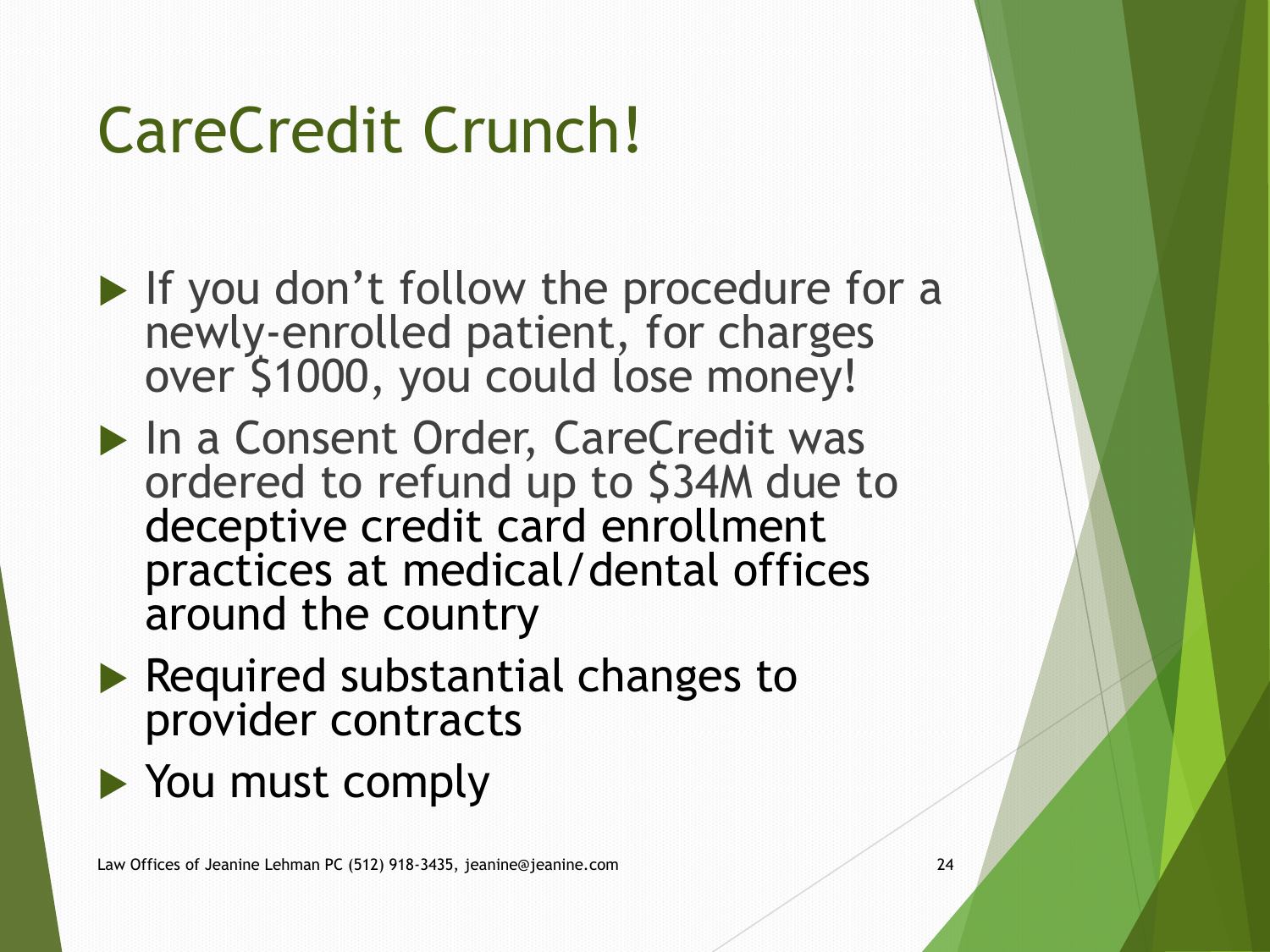#### DPS Prescription Access Program

- ▶ Dentists with Department of Public Safety (DPS) numbers can access controlled substances prescription data online:
	- ▶ Patient's prescription data
	- ▶ Dentist's own prescribing information
	- ▶ Helps detect
		- ▶ Doctor shopping
		- Diversion of drugs by staff and others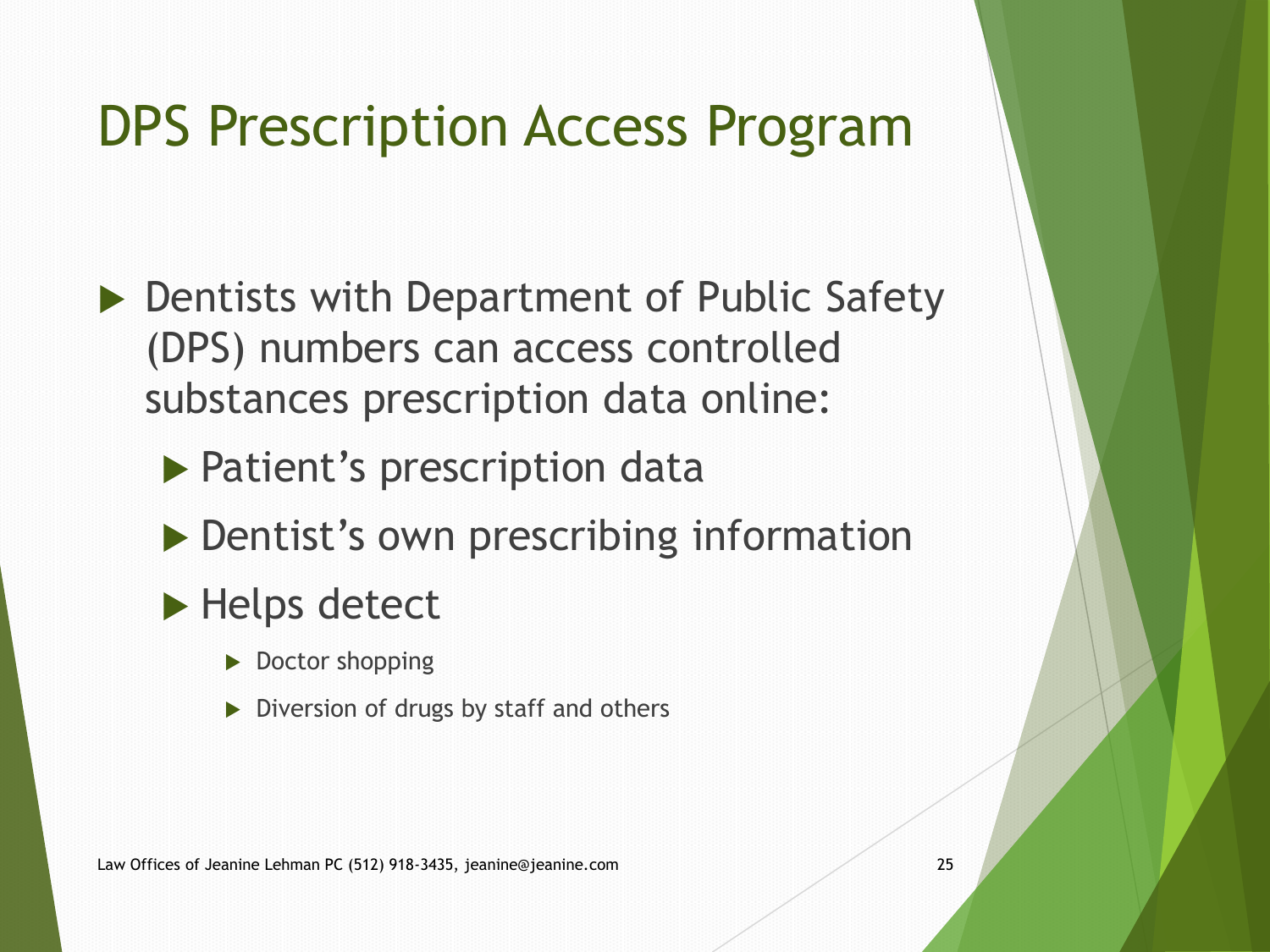#### Children's Online Privacy Protection Act (COPPA) & Websites(1)

- ▶ COPPA requires the FTC to issue and enforce regulations concerning children's online privacy
- ▶ Designed to protect children under age 13
- ▶ Websites, services, and apps that collect, use, or disclose personal information from children under 13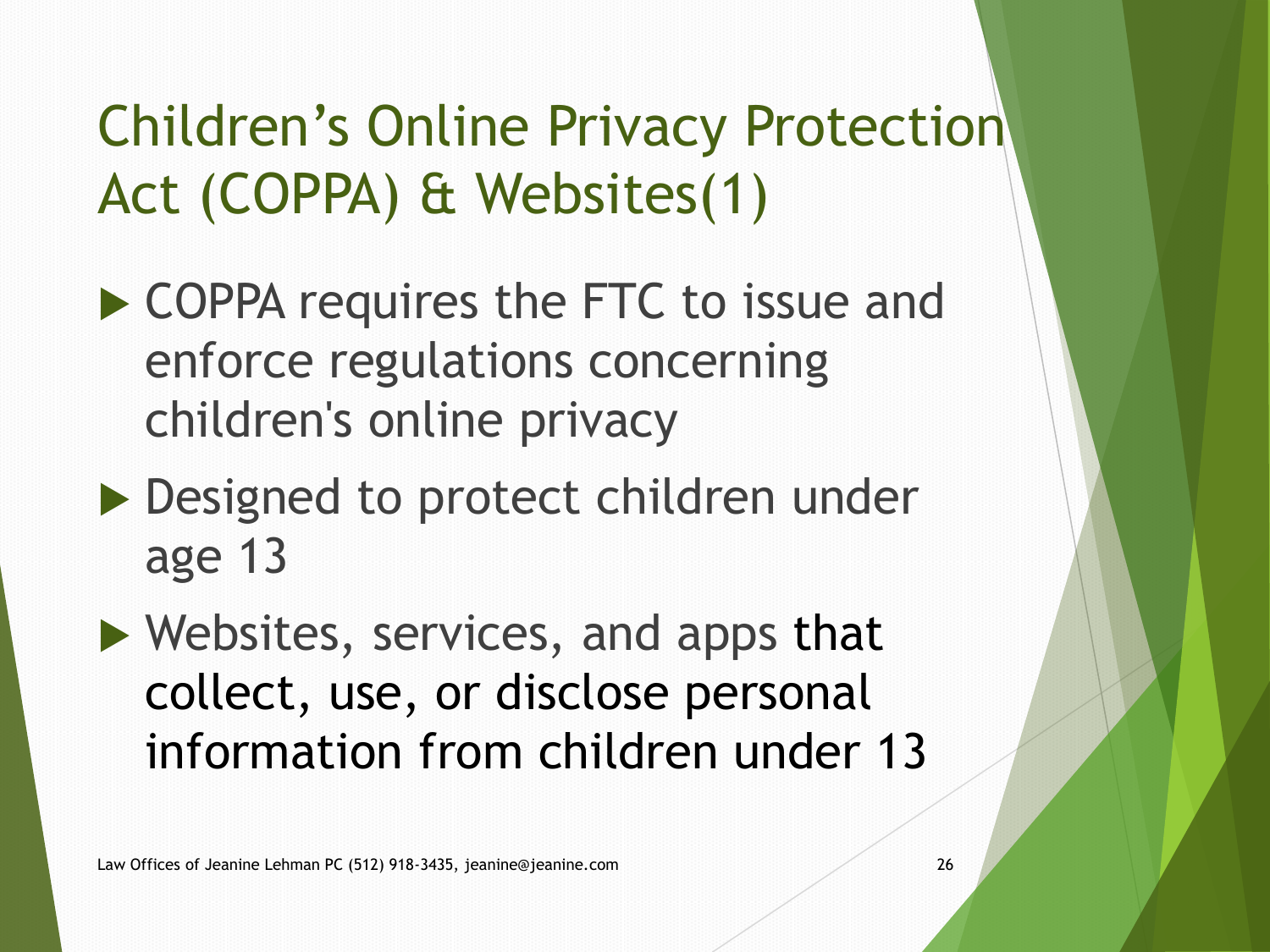#### Children's Online Privacy Protection Act (COPPA) & Websites(2)

- **FTC got \$3M from Playdom and** Howard Marks
- FTC got \$450K from Yelp
	- Allowed users with birthdates less than 13 years old to register
	- Didn't adequately test its apps to ensure that users under the age of 13 were prohibited from registering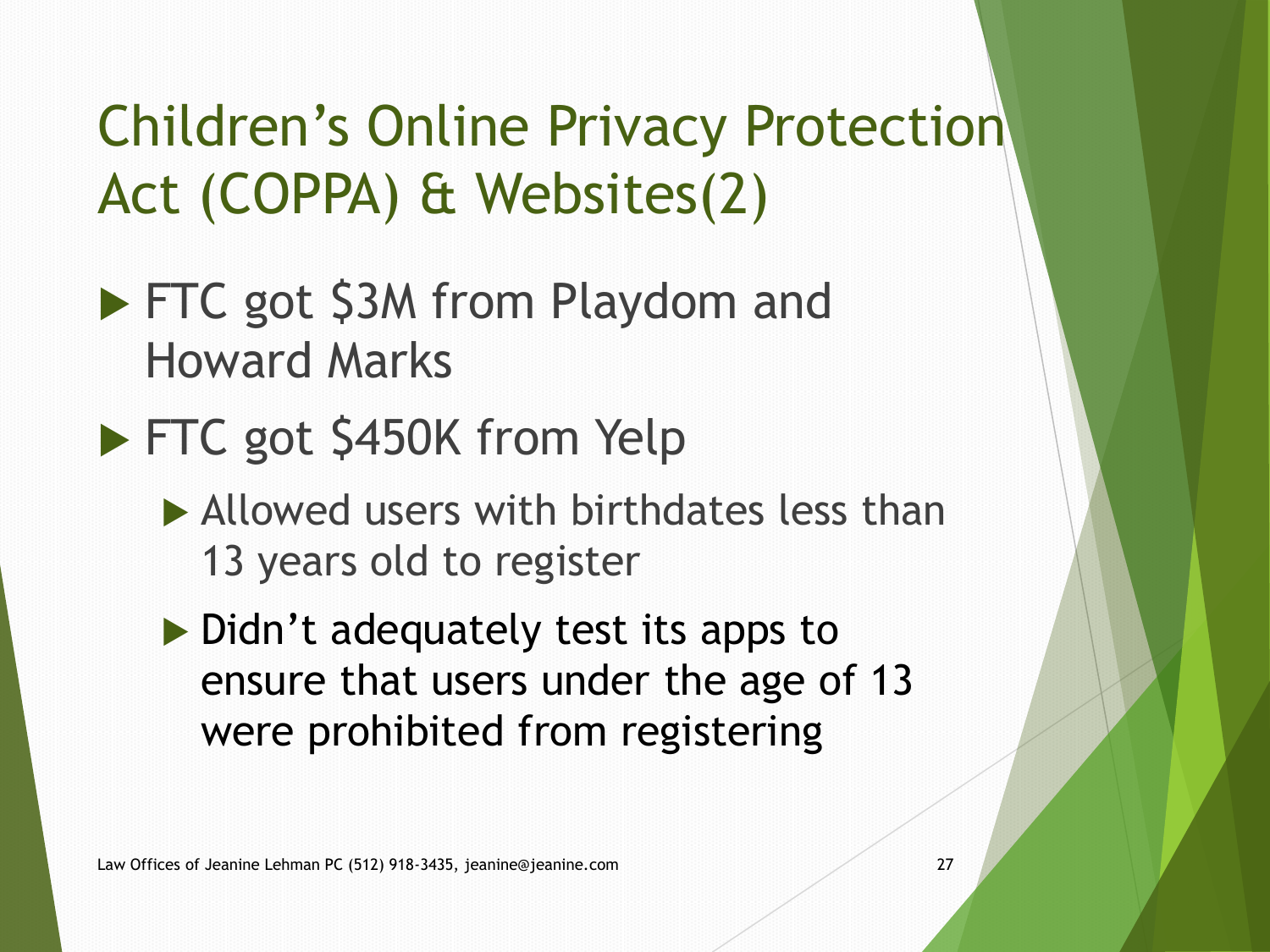### Dental Advertising

- ▶ TSBDE adopted new set of rules for business promotion/advertising in 2012
- $\blacktriangleright$  Review advertising for compliance with TSBDE rules and other applicable law
- Evaluate developments in sleep dentistry lawsuit by Texas Medical Association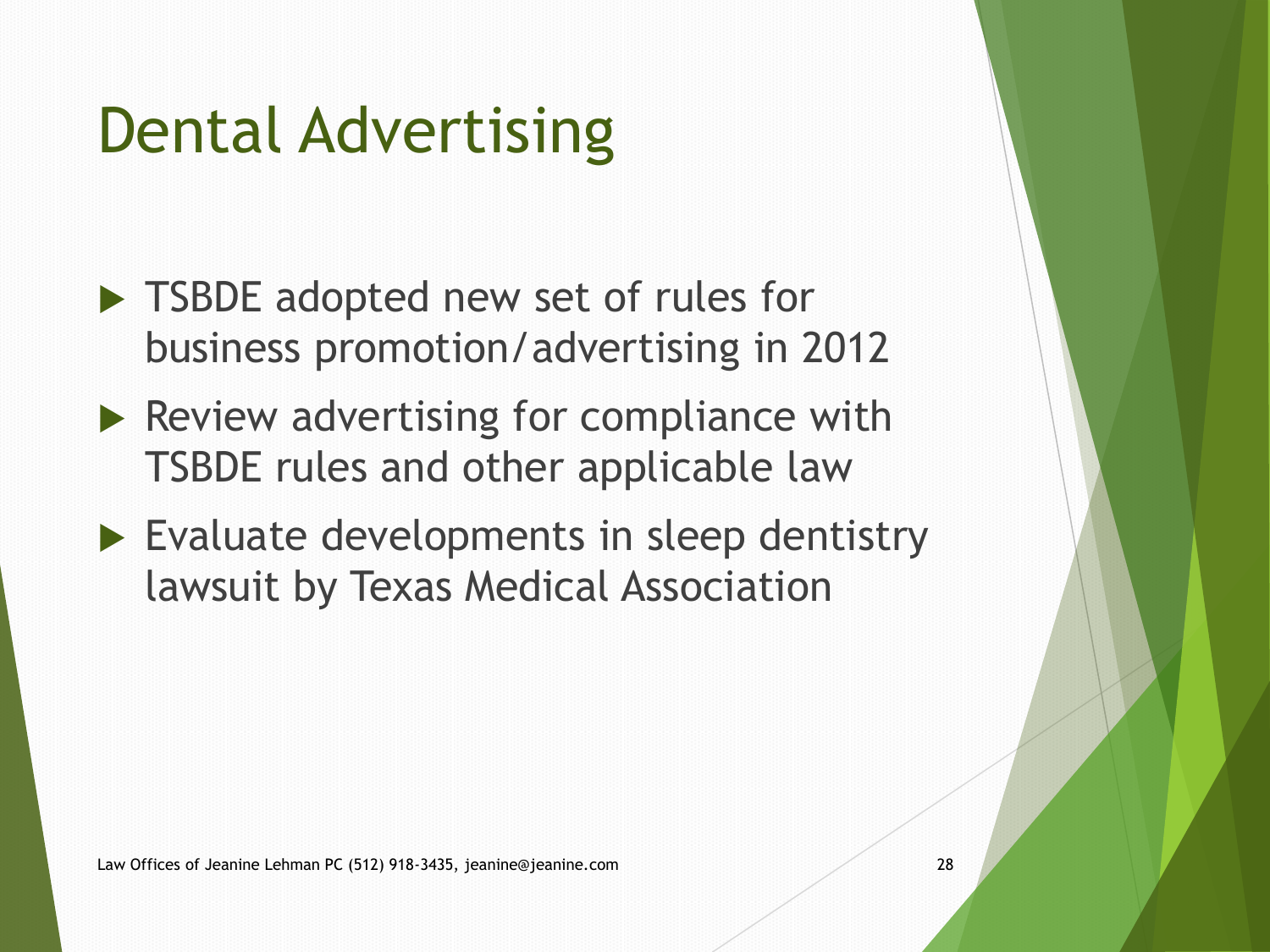## Risk Mitigation – Team(1)

▶ Assemble your Team (with dental experience) to advise & assist you

▶ Attorney

- ▶ Accountant
- **Practice Management/Compliance Consultants**
- **Banker**
- Real Estate Broker
- Financial Planner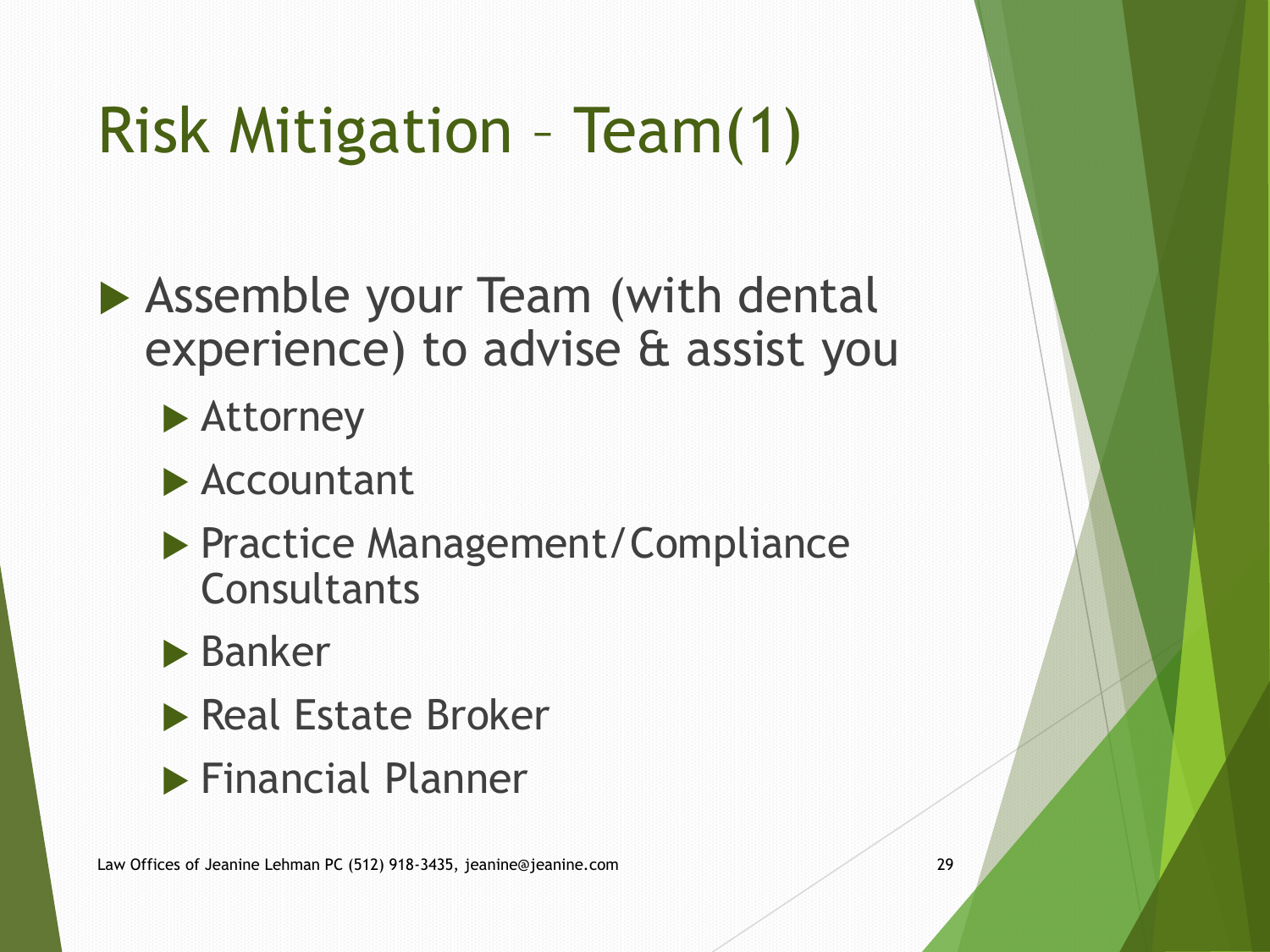## Risk Mitigation – Team(2)

 $\blacktriangleright$  IT Advisor

- ▶ Credentialing Firm
- ▶ Billing/Electronic Medical Records Firm
- ▶ Dental Supply Representative
- ▶ Dental Practice Broker
- $\blacktriangleright$  Insurance Advisor
- **And More**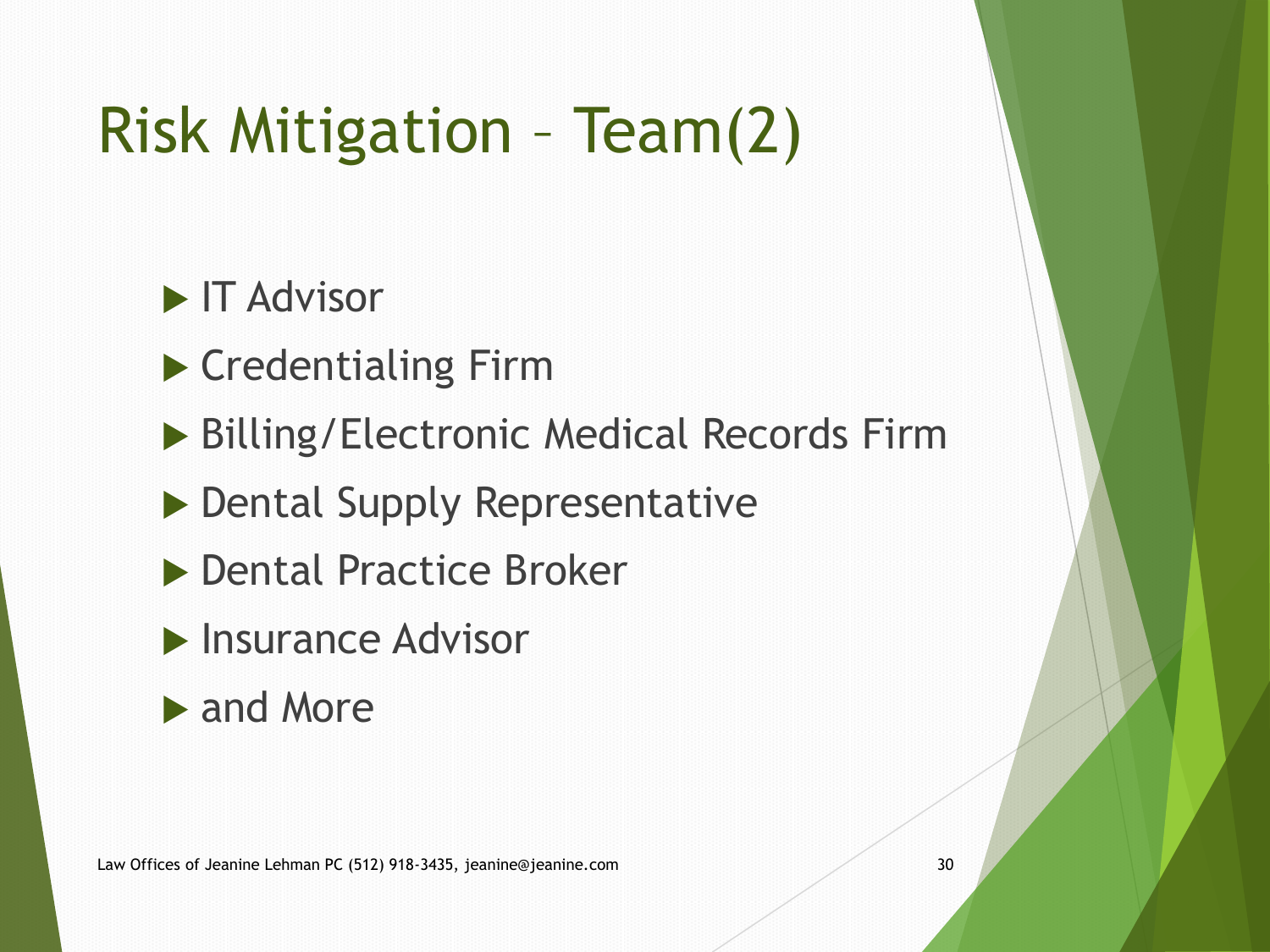### Risk Mitigation

- Succession Planning
- Professional Entity
- ▶ Wills & Estate Planning for Dentist and Spouse/co-owners in building/assets
- ▶ Buy Sell Agreements for Dental Practice and Dental Real Estate
- ▶ Non-competes & Dental Records **Ownership**
- **Lease assignability**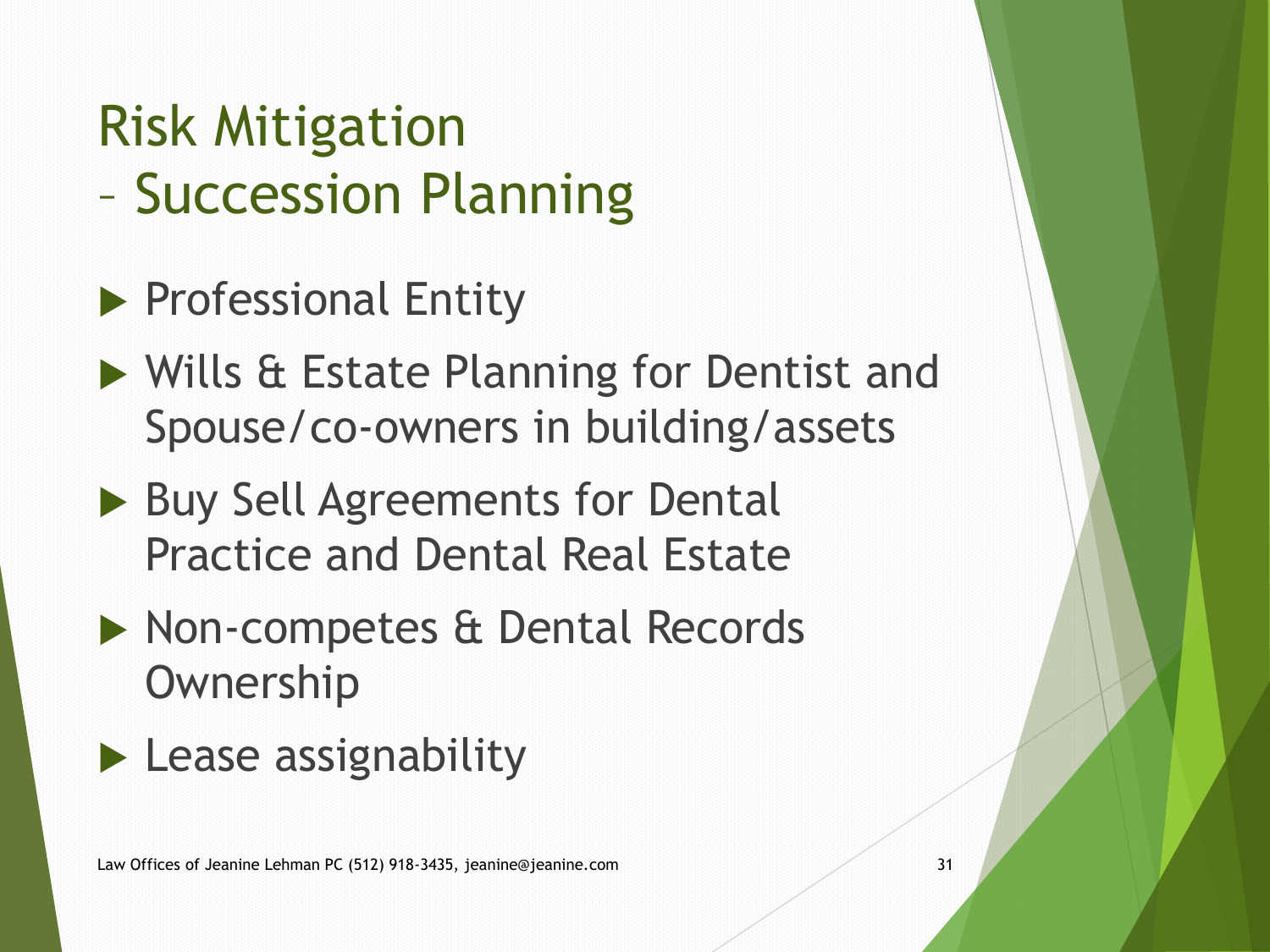#### Risk Mitigation – Calendar System for Deadlines(1)

#### **Lease**

- ▶ Rental Due Dates
- ▶ True-up of NNN
- ▶ Option Exercise Deadlines
- Expiration
- $\blacktriangleright$  Insurance coverages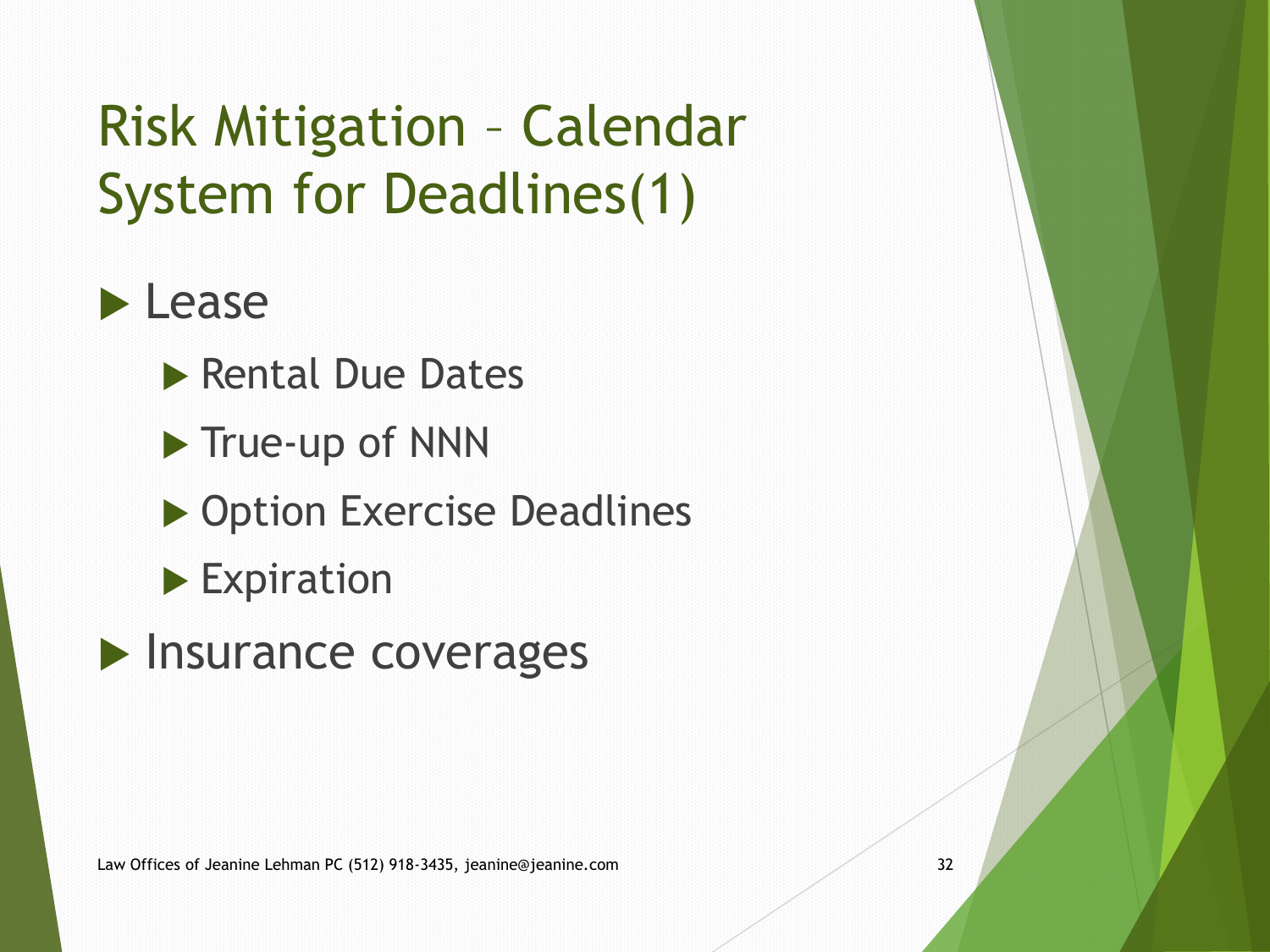TSBDE (Texas State Board of Dental Examiners) Deadlines

- **Licensure of Dentists and Staffs**
- **Permits of Dentists and Staff**
- ▶ Continuing Education & Other Requirements
- ▶ See Self-Monitoring Checklist from TSBDE Enforcement on TSBDE website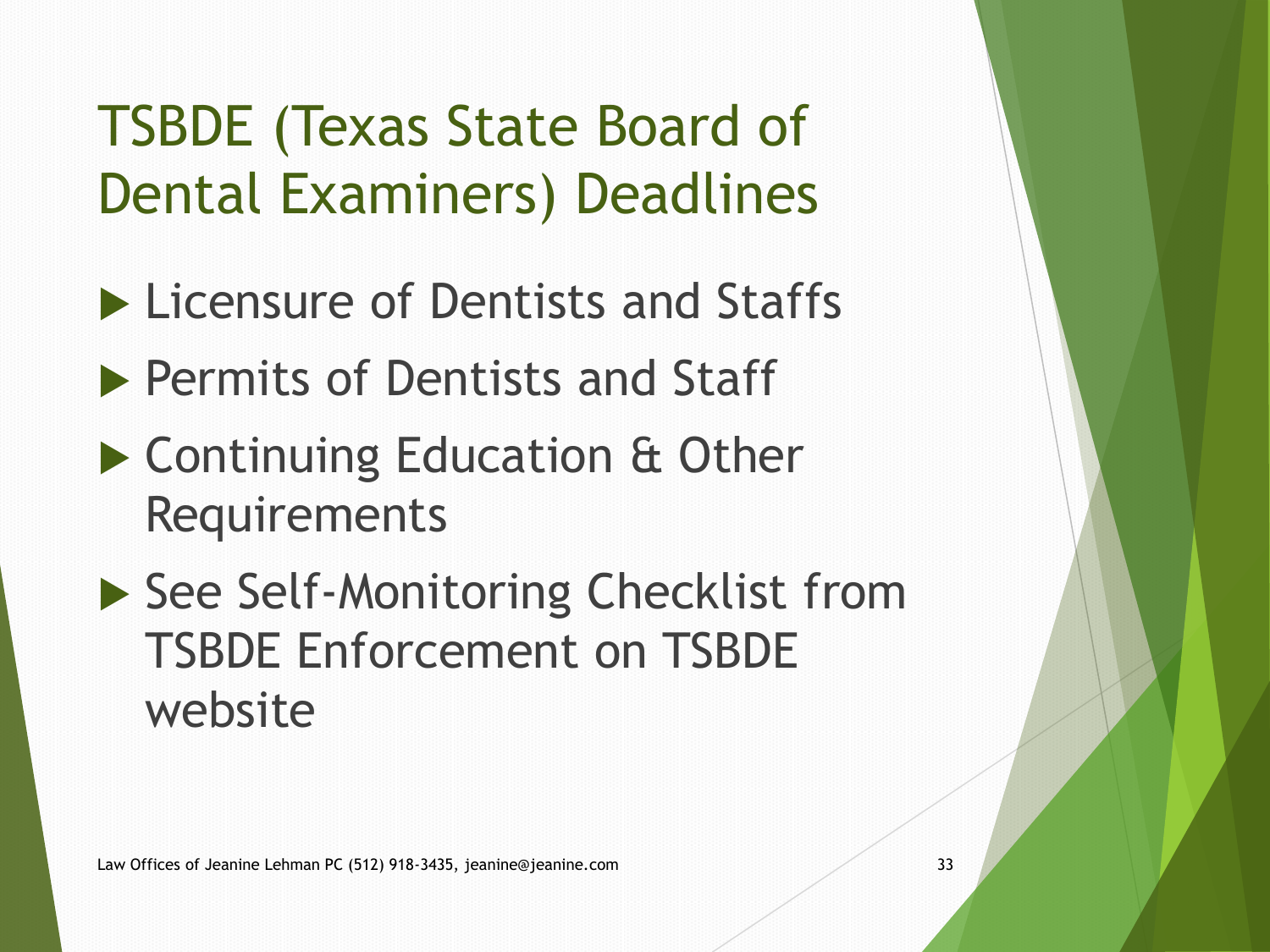#### DEA & DPS Permits Deadlines Radiation Permits Deadlines

- ▶ DPS permitting has been slow.
- **TSBDE has penalized dentists who** prescribed without DPS permit
- **Permits and inspections for** Radiation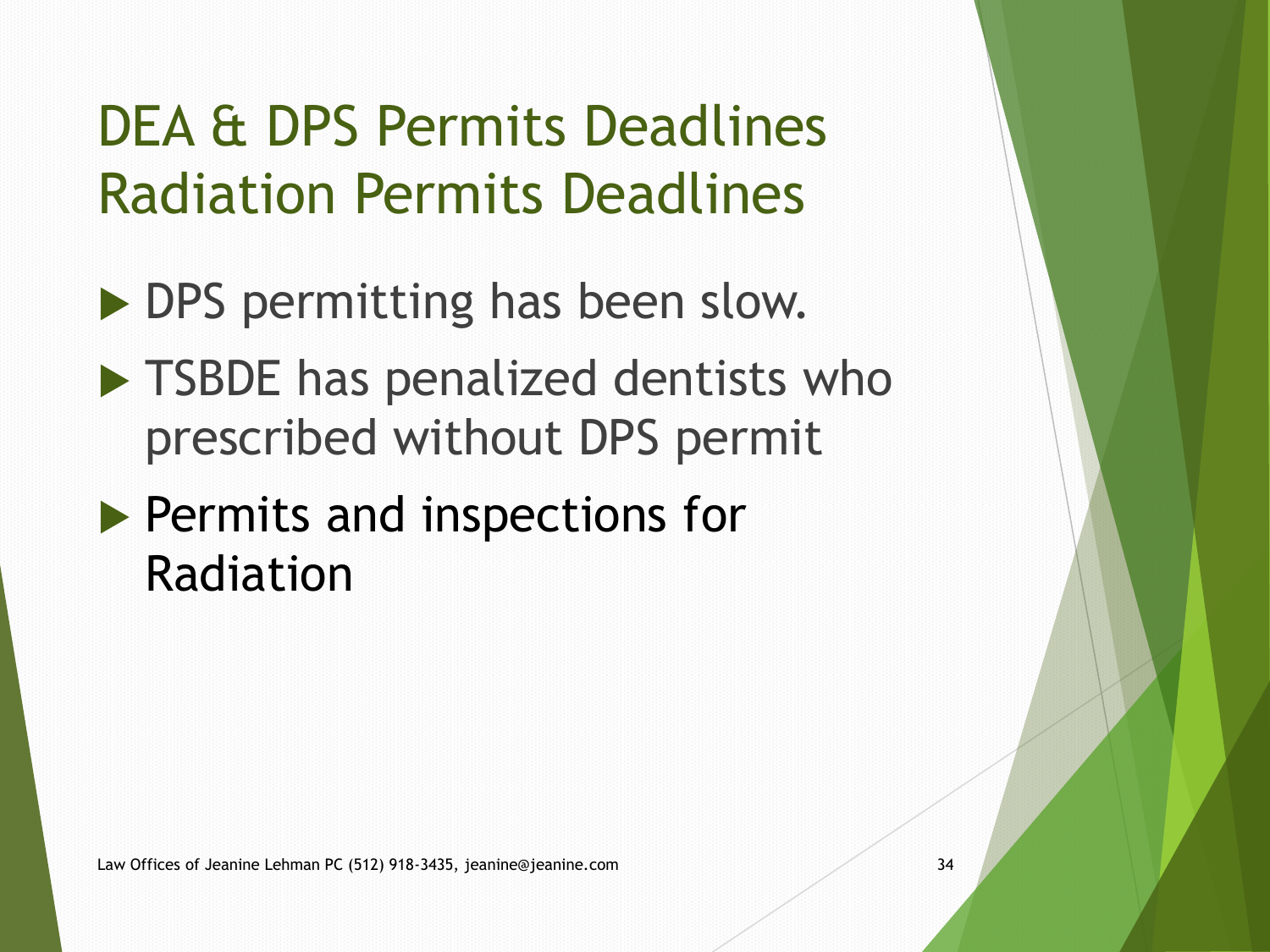### Deadlines

#### ▶ Other operational and regulatory deadlines

#### $\blacktriangleright$  Tax deadlines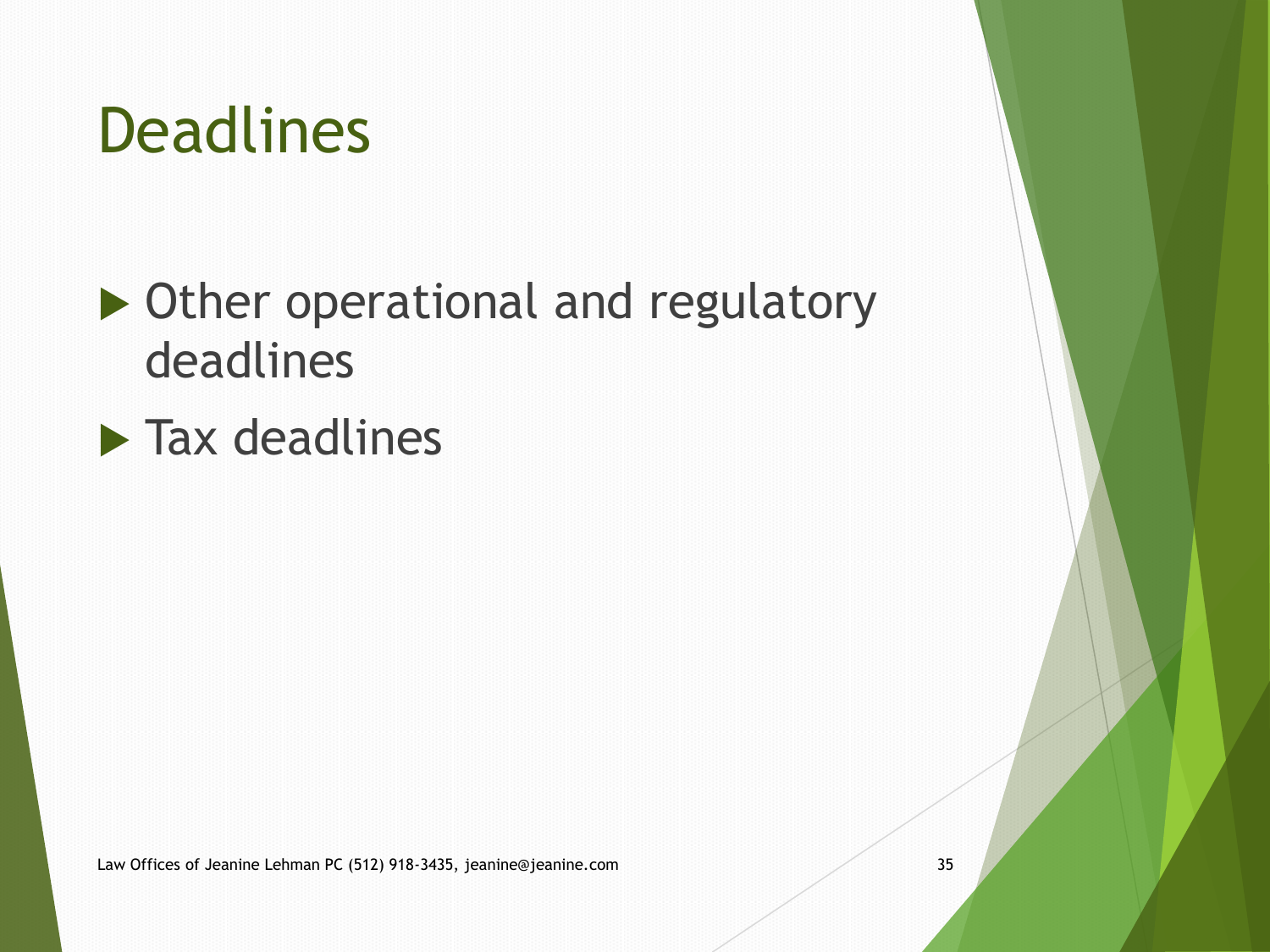### Compliance Plans

 Medicaid – Affordable Care Act requires Medicaid, Medicare & CHIP providers to have Compliance Plan